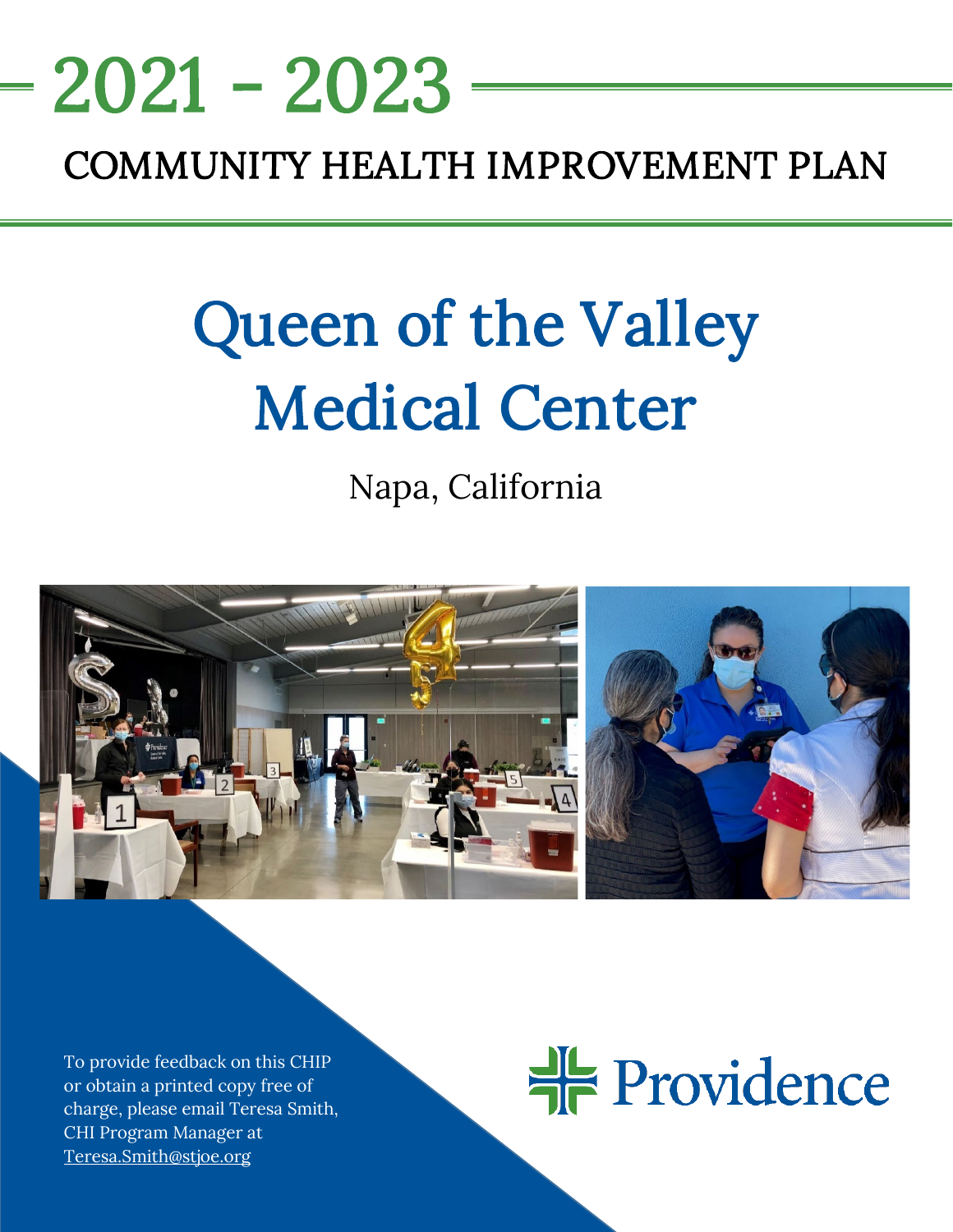# CONTENTS

| Addressing the Needs of the Community: 2021-2023 Key Community Benefit Initiatives and |
|----------------------------------------------------------------------------------------|
|                                                                                        |
|                                                                                        |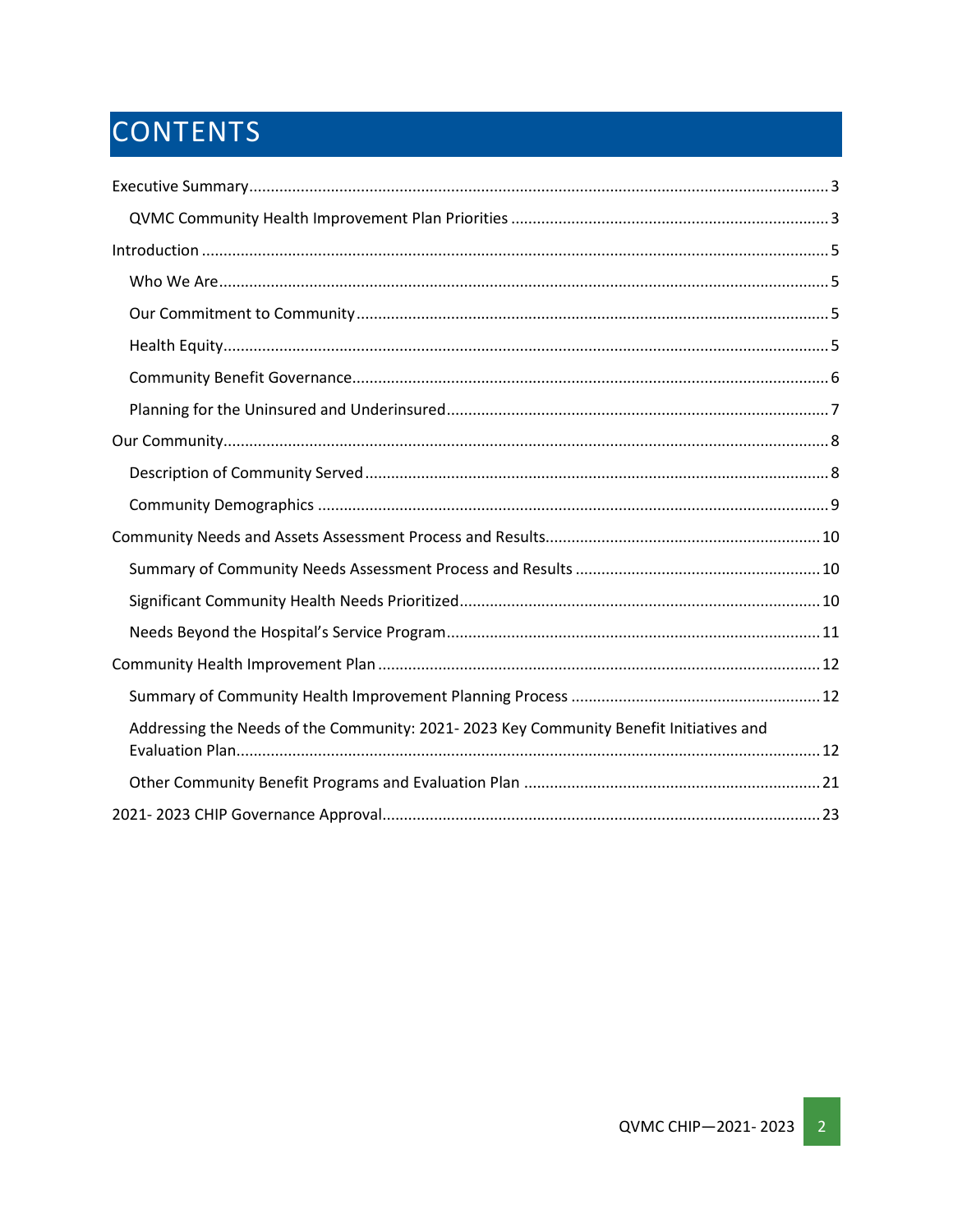# <span id="page-2-0"></span>EXECUTIVE SUMMARY

Providence continues its Mission of service in Napa County through Queen of the Valley Medical Center (QVMC). QVMC is an acute-care hospital with 208 licensed beds, founded in 1958 and located in Napa, California. The hospital's service area is the entirety of Napa County, including 140,394 people.

QVMC dedicates resources to improve the health and quality of life for the communities it serves, with special emphasis on the needs of the economically poor and vulnerable. During the most recent fiscal year, the hospital provided \$33,487,837 in Community Benefit in response to unmet needs.

The Community Health Needs Assessment (CHNA) is an opportunity for Queen of the Valley Medical Center to engage the community every three years with the goal of better understanding community strengths and needs. The results of the CHNA are used to guide and inform efforts to better address the needs of the community. Through a mixed-methods approach, using quantitative and qualitative data, the CHNA process relied on several sources of information: state and national public health data, qualitative data from interviews with community stakeholders and listening sessions with caregivers that serve our most vulnerable residents, and hospital utilization data.

## <span id="page-2-1"></span>QVMC Community Health Improvement Plan Priorities

As a result of the findings of our [2020 CHNA](https://www.providence.org/about/annual-report/chna-and-chip-reports) and through a prioritization process aligned with our Mission, resources, and hospital strategic plan, Queen of the Valley Medical Center will focus on the following areas for its 2021-2023 Community Benefit efforts:

#### PRIORITY 1: HEALTH EQUITY – RACIAL & LGBTQ

The disproportionate impact of COVID-19 on Black, Brown, Indigenous, and People of Color (BBIPOC), as well as the national call for racial justice have highlighted the need for additional community conversations around racism and inequities. Health inequities and systemic racism are preventing BBIPOC communities, particularly the Latino/a community, from accessing opportunities, and discrimination prevents the LGBTQ+ community from receiving responsive health care.

#### PRIORITY 2: HOUSING & HOMELESSNESS

A major growing community need is around safer and more affordable housing stock, particularly for people with low incomes. The housing crisis in Napa highlights racial and economic inequities in the community, disproportionately affecting the Latino/a community, especially mixed status families. There is additional concern for older adults who have few affordable options in the community, particularly those living on a fixed income.

#### PRIORITY 3: MENTAL HEALTH & SUBSTANCE USE SERVICES

There is a general lack of mental health and substance use treatment services in the community. Schoolage children, older adults, the Latino/a community, and individuals identifying as LGBTQ+ experience barriers to accessing responsive services.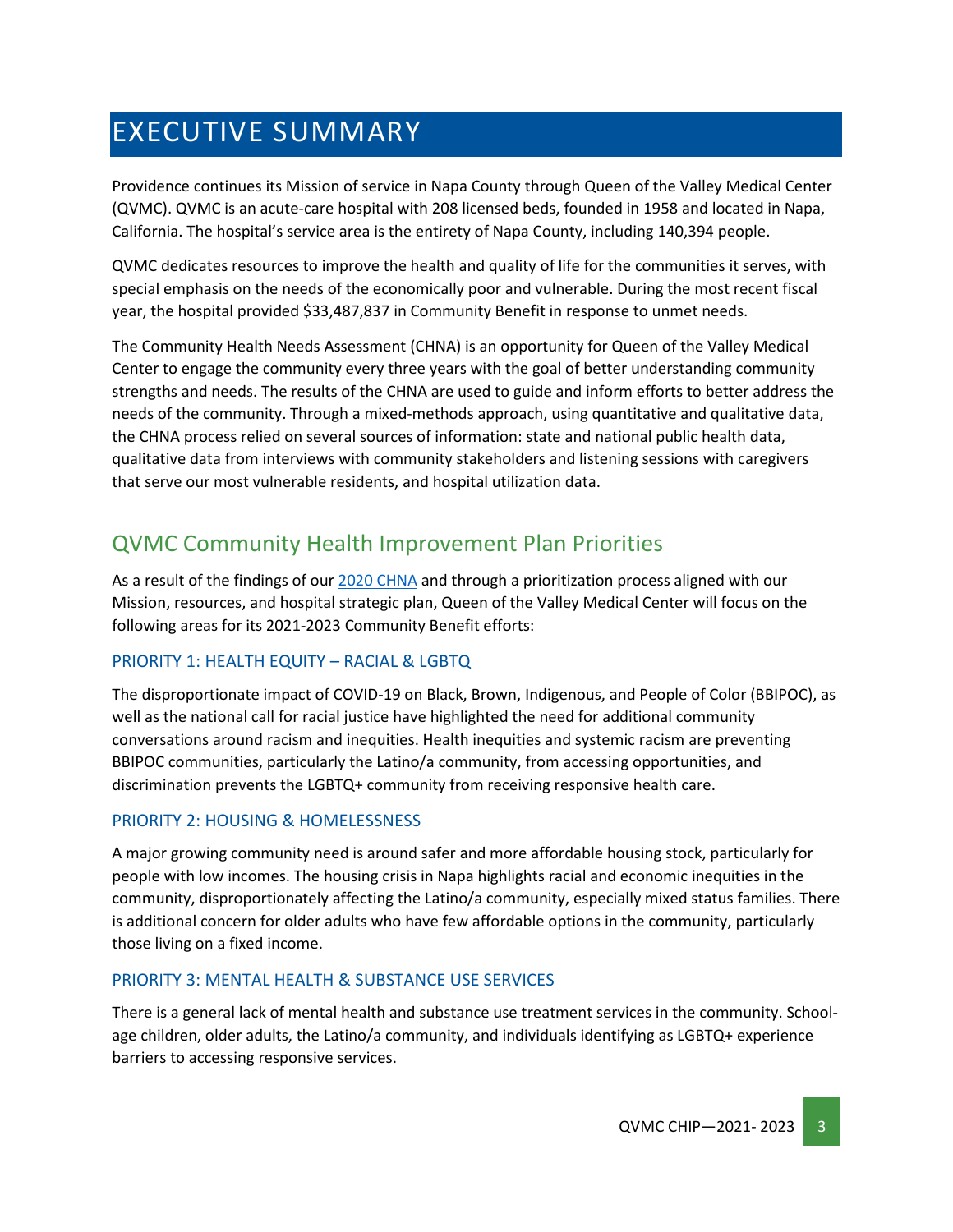#### PRIORITY 4: ACCESS TO HEALTH SERVICES

There is concern around lack of access to health insurance for mixed status families as well as people losing their insurance due to job loss during the pandemic. A lack of specialists in Napa, transportation, and language barriers prevent individuals from accessing timely and responsive health care services.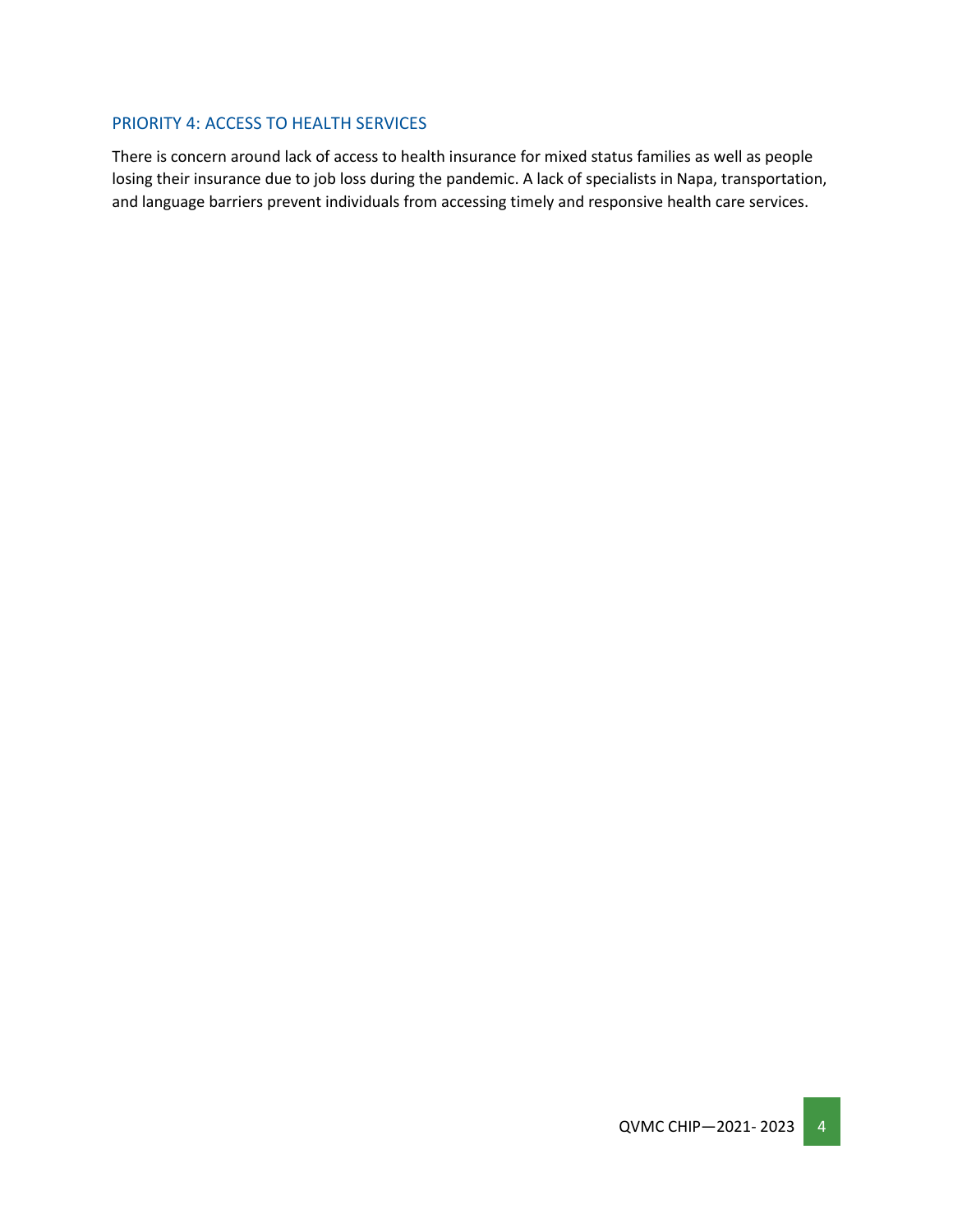## <span id="page-4-0"></span>INTRODUCTION

### <span id="page-4-1"></span>Who We Are

| <b>Our Mission</b> | As expressions of God's healing love, witnessed through the ministry of Jesus,<br>we are steadfast in serving all, especially those who are poor and vulnerable. |  |  |
|--------------------|------------------------------------------------------------------------------------------------------------------------------------------------------------------|--|--|
| <b>Our Vision</b>  | Health for a Better World.                                                                                                                                       |  |  |
| <b>Our Values</b>  | Compassion $-$ Dignity $-$ Justice $-$ Excellence $-$ Integrity                                                                                                  |  |  |

Queen of the Valley Medical Center is an acute-care hospital founded in 1958 and located in Napa, California. The hospital has 208 licensed beds, more than 1,687 caregivers (employees), and professional relationships with many local physicians. Major programs and services offered to the community include acute rehabilitation, bariatric surgery, cancer, cardiac, emergency, maternity and infant care, neurosciences, and orthopedics. Synergy Health Club, a Providence owned facility offering fitness and studio classes, is located on the hospital's campus and Providence Prompt Care, an urgent care clinic, is located about a 10-minute drive from the hospital.

## <span id="page-4-2"></span>Our Commitment to Community

Queen of the Valley Medical Center dedicates resources to improve the health and quality of life for the communities it serves, with special emphasis on the needs of the economically poor and vulnerable. During the most recent fiscal year, it provided \$33,487,837 in Community Benefit<sup>1</sup> in response to unmet needs and to improve the health and well-being of those served in Napa County.

## <span id="page-4-3"></span>Health Equity

At Providence, we acknowledge that all people do not have equal opportunities and access to living their fullest, healthiest lives due to systems of oppression and inequities. We are committed to ensuring health equity for all by addressing the underlying causes of racial and economic inequities and health disparities. Our Vision is "Health for a Better World," and to achieve that we believe we must address not only the clinical care factors that determine a person's length and quality of life, but also the social

<span id="page-4-4"></span> $<sup>1</sup>$  A community benefit is an initiative, program or activity that provides treatment or promotes health and healing as a</sup> response to identified community needs and meets at least one of the following community benefit objectives: a. Improves access to health services; b. Enhances public health; c. Advances increased general knowledge; and/or d. Relieves government burden to improve health. Note: Community benefit includes both services to the economically poor and broader community. To be reported as a community benefit initiative or program, community need must be demonstrated. Community need can be demonstrated through the following: 1) community health needs assessment developed by the ministry or in partnership with other community organizations; 2) documentation that demonstrates community need and/or a request from a public agency or community group was the basis for initiating or continuing the activity or program; 3) or the involvement of unrelated, collaborative tax-exempt or government organizations as partners in the community benefit initiative or program.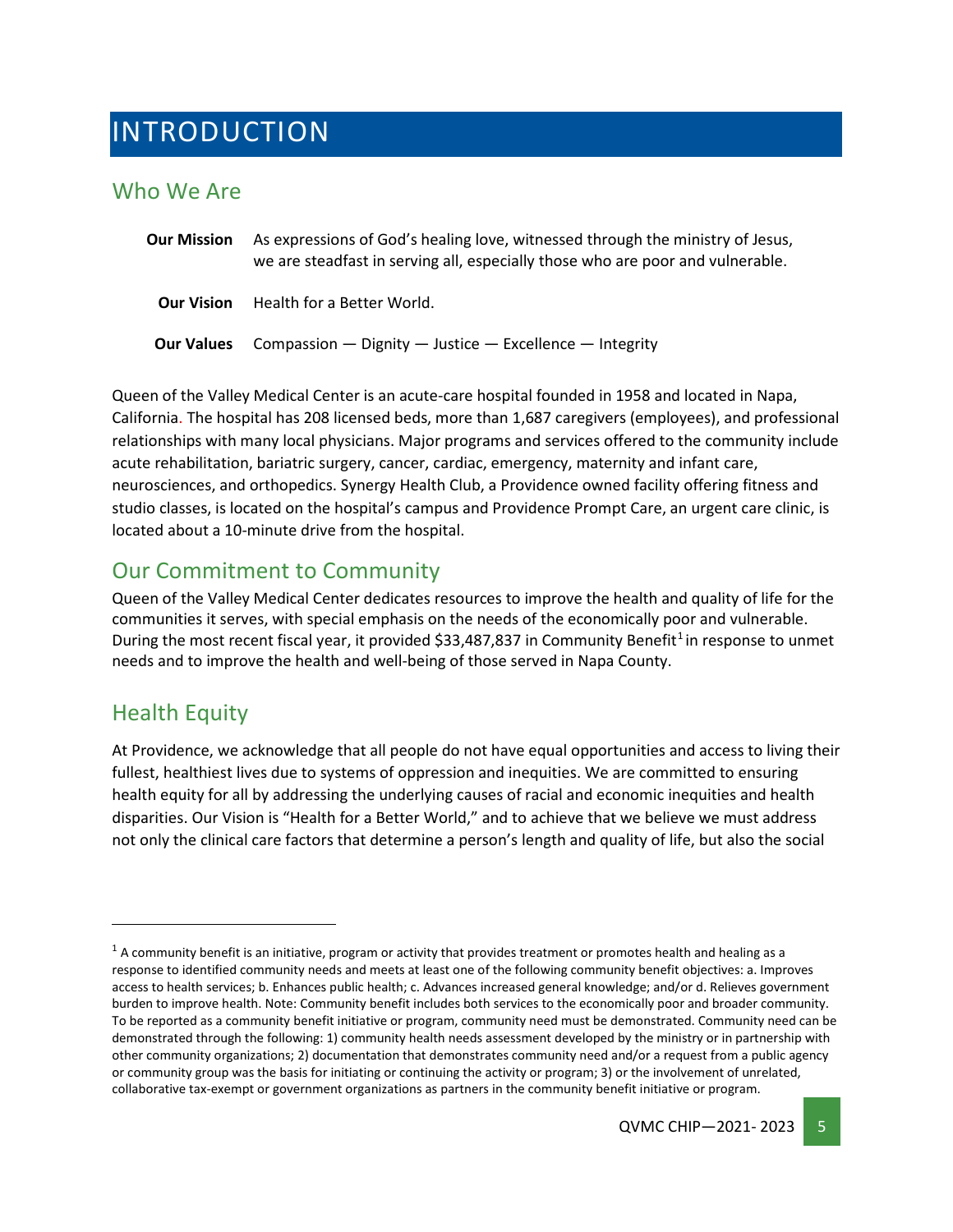and economic factors, the physical environment, and the health behaviors that all play an active role in determining health outcomes.

To ensure that equity is foundational to our CHIP, we have developed an equity framework that outlines the best practices that each of our hospital will implement when completing a CHIP. These practices include, but are not limited to the following:





Address root causes of inequities by utilizing evidence-based and leading practices



Explicitly state goal of reducing health disparities and social inequities

Reflect our values of justice and dignity



Leverage community strengths

## <span id="page-5-0"></span>Community Benefit Governance

Queen of the Valley Medical Center demonstrates organizational commitment to the community benefit process through the allocation of staff time, financial resources, participation, and collaboration with community partners. The Northern California Regional Director of Community Health Investment and the local QVMC Community Health Investment Program Manager are responsible for coordinating implementation of State and Federal 501r requirements.

The Community Benefit Committee (CBC) is the board appointed oversight committee of the Community Outreach department at Queen of the Valley Medical Center. The CBC is composed of Providence Queen of the Valley community board members, internal Providence stakeholders and staff (Chief Executive or designee, mission leader, community health leaders) and external community stakeholders representing subject matter experts and community constituencies (i.e., faith based, FQHC's, mental health, homeless services, education, and Public Health). The CBC reviewed the data collected in the 2020 Community Health Needs Assessment process to identify and prioritize the top health-related needs in Napa County for this 2021-2023 CHIP. The committee also oversees and governs budget, investments, program continuation or discontinuation, populations of focus and community-wide engagement.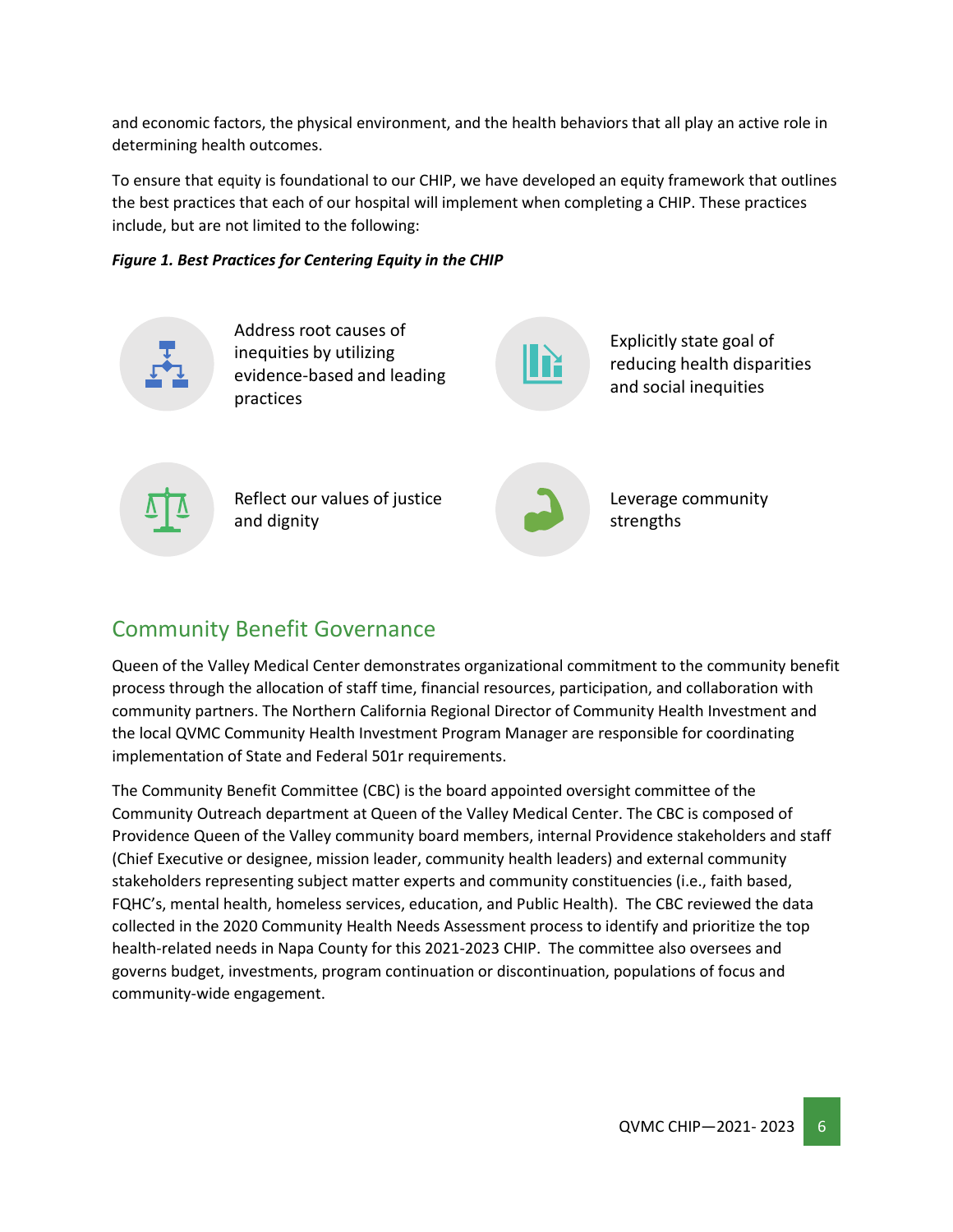## <span id="page-6-0"></span>Planning for the Uninsured and Underinsured

Our Mission is to provide quality care to all our patients, regardless of ability to pay. We believe that no one should delay seeking needed medical care because they lack health insurance. That is why Queen of the Valley Medical Center has a Financial Assistance Program (FAP) that provides free or discounted services to eligible patients.

One way Queen of the Valley Medical Center informs the public of FAP is by posting notices. Notices are posted in high volume inpatient and outpatient service areas. Notices are also posted at locations where a patient may pay their bill. Notices include contact information on how a patient can obtain more information on financial assistance as well as where to apply for assistance. These notices are posted in English and Spanish and any other languages that are representative of 5% or greater of patients in the hospital's service area. All patients who demonstrate lack of financial coverage by third party insurers are offered an opportunity to complete the Patient Financial Assistance Application and are offered information, assistance, and referral as appropriate to government sponsored programs for which they may be eligible. For information on our Financial Assistance Program go to: [https://www.stjosephhealth.org/patients-visitors/billing-payment/.](https://www.stjosephhealth.org/patients-visitors/billing-payment/)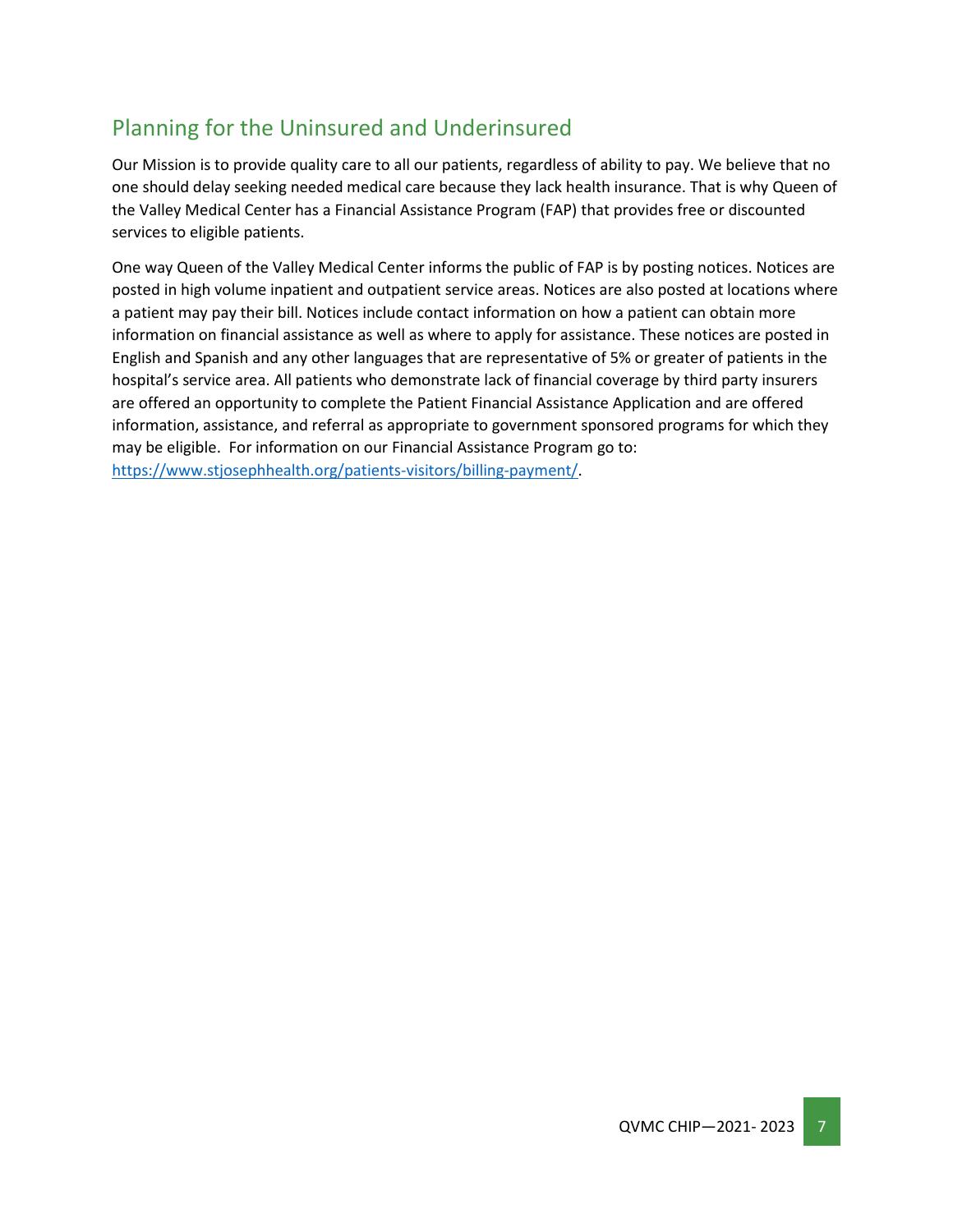# <span id="page-7-0"></span>OUR COMMUNITY

## <span id="page-7-1"></span>Description of Community Served

Queen of the Valley Medical Center's service area is Napa County and includes a population of approximately 147,000 people.

*Figure 2. Queen of the Valley Medical Center Total Service Area*



Of the over 140,000 permanent residents of Napa County, roughly 48% live in the "high need" area, defined by lower life expectancy at birth, lower high school graduation rates, and more households at or below 200% FPL compared to census tracts across the county. For reference, in 2020, 200% FPL represents an annual household income of \$52,400 or less for a family of four. These households are more likely to regularly make spending tradeoffs regarding utilities, rent, groceries, medicine, and other basic expenses.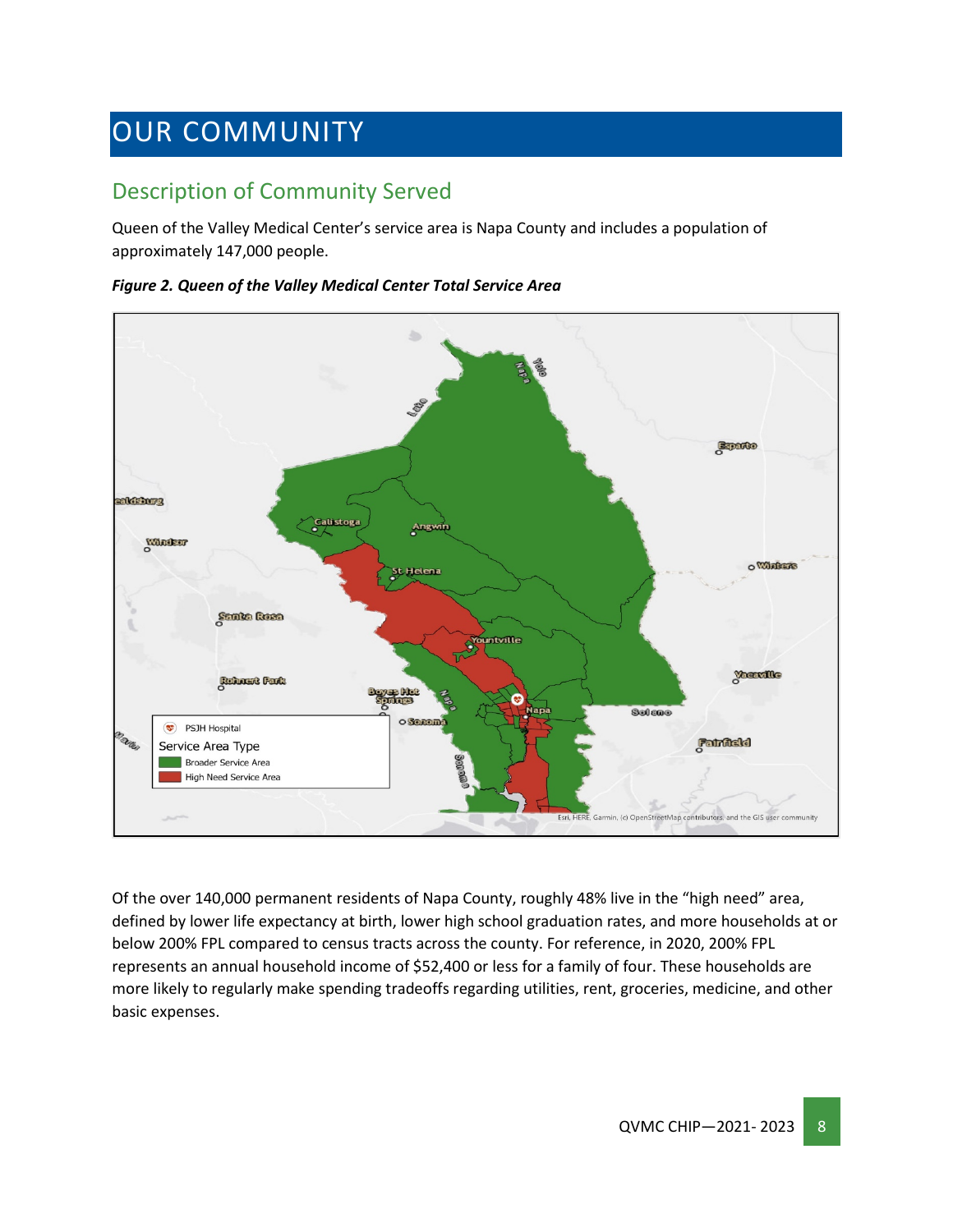## <span id="page-8-0"></span>Community Demographics

#### POPULATION AND AGE DEMOGRAPHICS

Younger age groups are disproportionately represented in the high need communities of Napa County, most likely representing households with young children. Alternatively, age groups 55 and over are less likely to fall into the high need communities or live within those designated census tracts. The male-tofemale distribution is roughly equal across Napa County geographies.

In Napa County, approximately 7% of the population are veterans, which is higher than that of the state of California, 5%.

#### POPULATION BY RACE AND ETHNICITY

Individuals who identify as Hispanic (below), Asian, or "other race," are more likely to live in high needs census tracts than their peers of other races.

#### SOCIOECONOMIC INDICATORS

| Indicator                                                                                                                                                            | <b>Broader Service</b><br>Area | <b>High Need</b><br><b>Service Area</b> | <b>Napa County</b> |
|----------------------------------------------------------------------------------------------------------------------------------------------------------------------|--------------------------------|-----------------------------------------|--------------------|
| <b>Median Income</b><br>Data Source: American Community Survey<br>Year: 2019                                                                                         | \$101,330                      | \$77,129                                | \$88,457           |
| <b>Percent of Renter Households with</b><br><b>Severe Housing Cost Burden</b><br>Data Source: American Community Survey<br>Year: Estimates based on 2013 - 2017 data | 20.8%                          | 25.2%                                   | 23.0%              |

The median income in the high need service area is about \$11,000 lower than Napa County. There is about a \$24,000 difference in median income between the broader service area and the high need service area.

Severe housing cost burden is defined as households that are spending 50% or more of their income on housing costs. On average about 23% of households in Napa County are severely housing cost burdened. In the high need service area, 25.2% of renter households are severely housing cost burdened. Within the total service area there are census tracts in which 30% to 43% of households are experiencing severe housing cost burden.

**Full demographic and socioeconomic information for the service area can be found in the 2020 [CHNA](https://www.providence.org/about/annual-report/chna-and-chip-reports)  [for Queen of the Valley Medical Center.](https://www.providence.org/about/annual-report/chna-and-chip-reports)**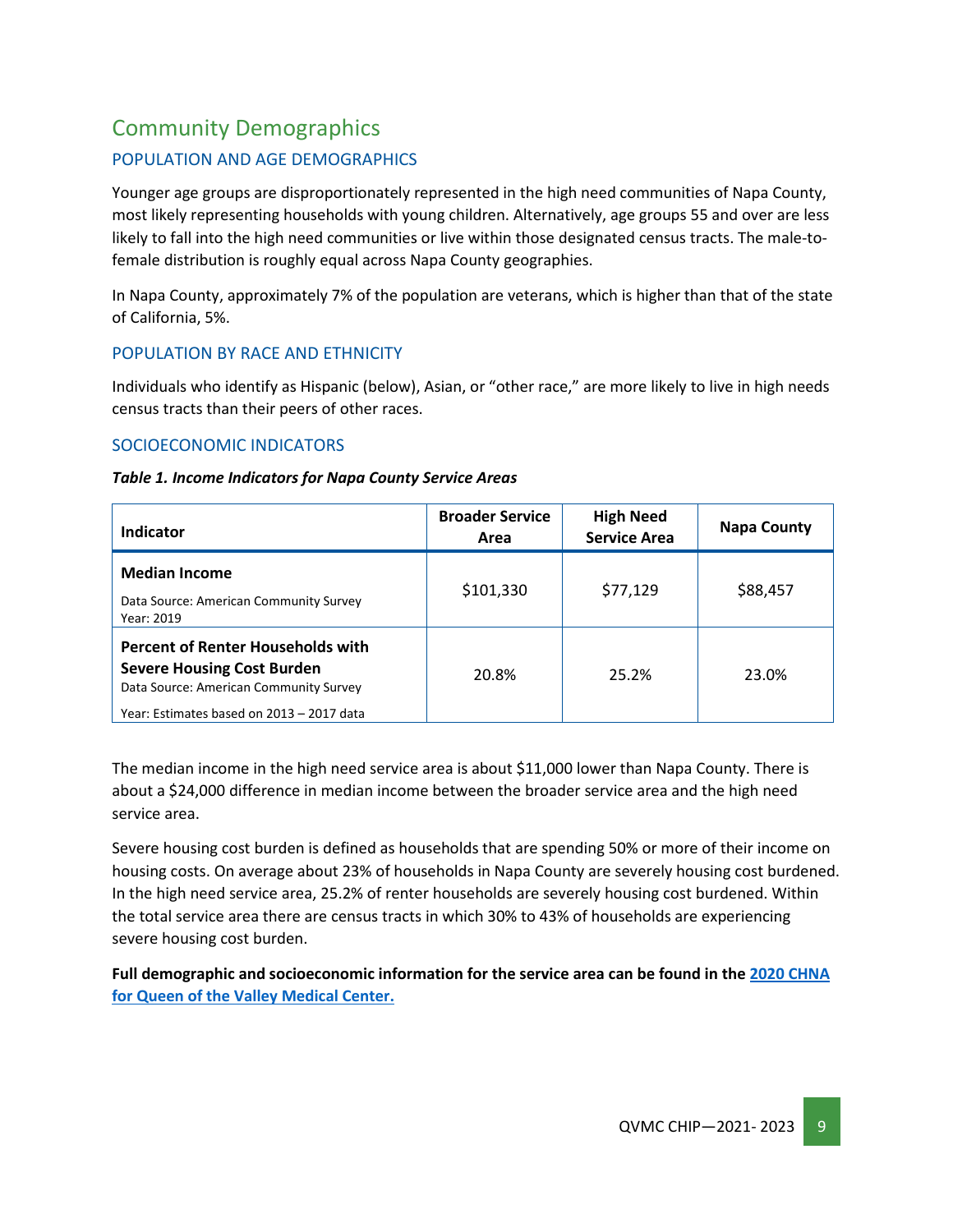# <span id="page-9-0"></span>COMMUNITY NEEDS AND ASSETS ASSESSMENT PROCESS AND RESULTS

## <span id="page-9-1"></span>Summary of Community Needs Assessment Process and Results

The Community Health Needs Assessment (CHNA) process is based on the understanding that health and wellness are influenced by factors within our communities, not only within medical facilities. In gathering information on the communities served by the hospital, we looked not only at the health conditions of the population, but also at socioeconomic factors, the physical environment, and health behaviors. Additionally, we invited key stakeholders and community members to provide additional context to the quantitative data through qualitative data in the form of interviews and listening sessions. As often as possible, equity is at the forefront of our conversations and presentation of the data, which often have biases based on collection methodology.

## <span id="page-9-2"></span>Significant Community Health Needs Prioritized

The list below summarizes the rank ordered significant health needs identified through the Community Health Needs Assessment process:

#### PRIORITY 1: HEALTH EQUITY – RACIAL & LGBTQ

The disproportionate impact of COVID-19 on Black, Brown, Indigenous, and People of Color (BBIPOC), as well as the national call for racial justice have highlighted the need for additional community conversations around racism and inequities. Health inequities and systemic racism are preventing BBIPOC communities, particularly the Latino/a community, from accessing opportunities and living their healthiest lives. Discrimination also prevents the LGBTQ+ community from receiving responsive health care and visibility in the community. A greater commitment to equity in all programs and collaboratives is warranted.

#### PRIORITY 2: HOUSING & HOMELESSNESS

A major growing community need is around safer and more affordable housing stock, particularly for people with low incomes. A lack of affordable housing leads to over-crowding and poor living conditions. Housing is foundational to all other needs; once people are housed securely, they can address other needs related to their health and wellbeing. Two groups are of particular concern: the Latino/a community and older adults. The housing crisis in Napa highlights racial and economic inequities in the community, disproportionately affecting the Latino/a community, especially mixed status families. There is additional concern for older adults who have few affordable options in the community, particularly those living on a fixed income.

#### PRIORITY 3: MENTAL HEALTH & SUBSTANCE USE SERVICES

There is a general lack of mental health and substance use treatment services in the community. Schoolage children and older adults need more mental health support in the current environment, increasing the demand for services. The Latino/a community is also underserved, especially mixed status families,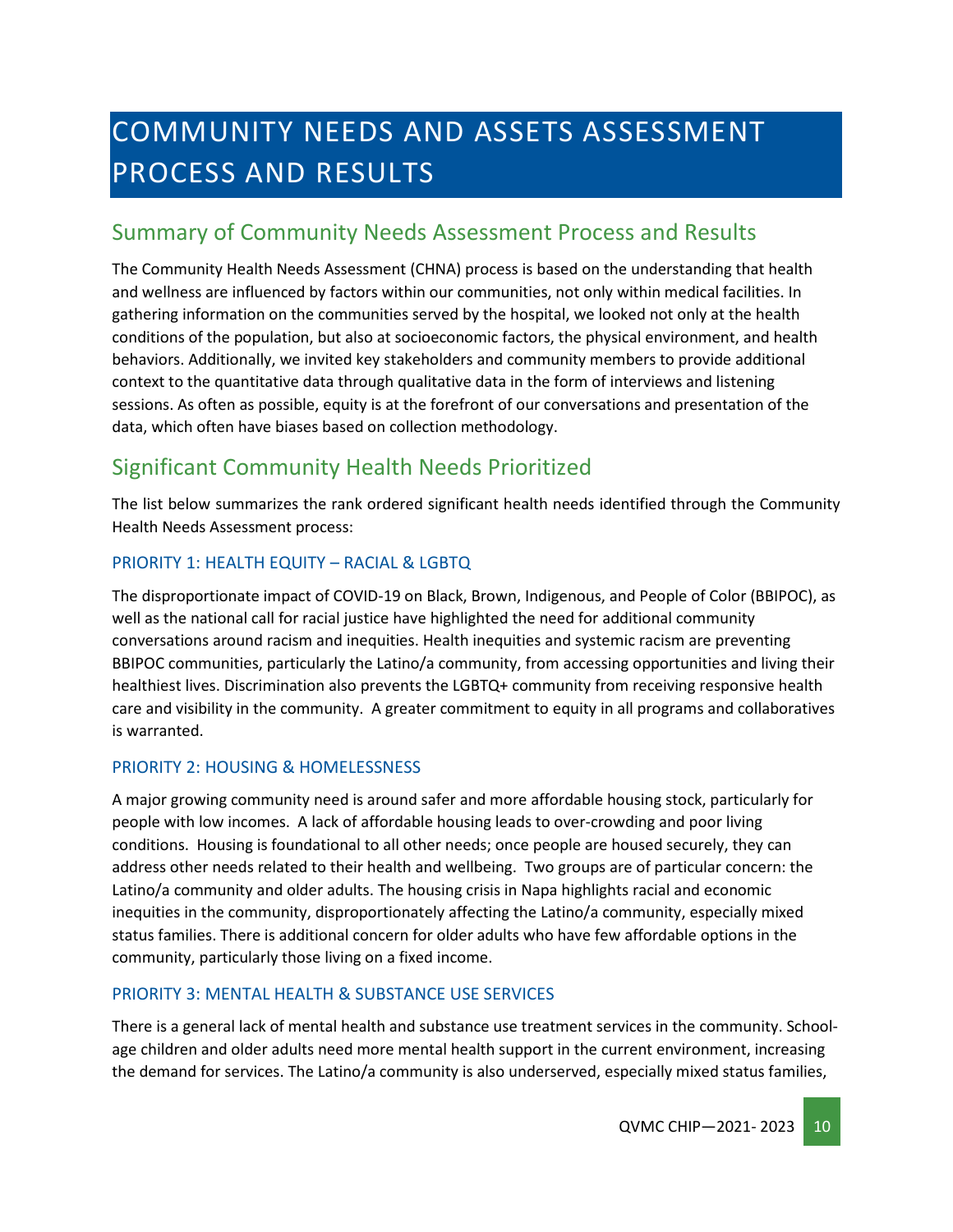with the following barriers preventing Latino/a individuals from receiving services: stigma, a lack of culturally relevant education and outreach, and a lack of bilingual and bicultural providers. LGBTQfriendly mental health providers are also difficult to find in the area. There is limited access to mental health services for individuals who do not meet the high-acuity criteria for severe mental illness at Napa County Health and Human Services, as well as limited substance use disorder treatment options. The COVID-19 pandemic is creating a mental health crisis; people are feeling hopeless, afraid, stressed, anxious, and depressed. The stress from the COVID-19 pandemic is compounding trauma related to local fires.

#### PRIORITY 4: ACCESS TO HEALTH SERVICES

There is concern around lack of access to health insurance for mixed status families as well as people losing their insurance due to job loss during the pandemic. A lack of specialists in Napa disproportionately affects individuals on Medi-Cal or without insurance. When individuals are referred to a specialist outside of the area, transportation then becomes a barrier to accessing care. Language barriers prevent Spanish-speaking individuals from receiving responsive care, and virtual interpreters are not nearly as effective as in-person options. Access to care challenges became especially apparent during the COVID-19 pandemic. While telemedicine has improved access to care for some populations, for others this transition has created additional barriers to care, including lack of smart phones or computers, lack of comfort with technology or stable internet access, language barriers, and lack of private space for appointments. Many individuals do not want to talk to their provider on the phone and are not receiving the care they need.

## <span id="page-10-0"></span>Needs Beyond the Hospital's Service Program

No hospital facility can address all of the health needs present in its community. We are committed to continuing our Mission through the provision of financial grants and donations to community partners whose work aligns with the mission, vision, and values of the organization.

While Queen of the Valley Medical Center will employ strategies to address each of the four significant health needs that were prioritized during the CHNA process, partnerships with community organizations and government agencies are critical for achieving long-term goals.

Queen of the Valley Medical Center will collaborate with Napa County, the City of Napa, OLE Health, Adventist Health, Mentis, Abode, and a variety of local family resource centers that address the community needs to coordinate care and referrals to address unmet needs.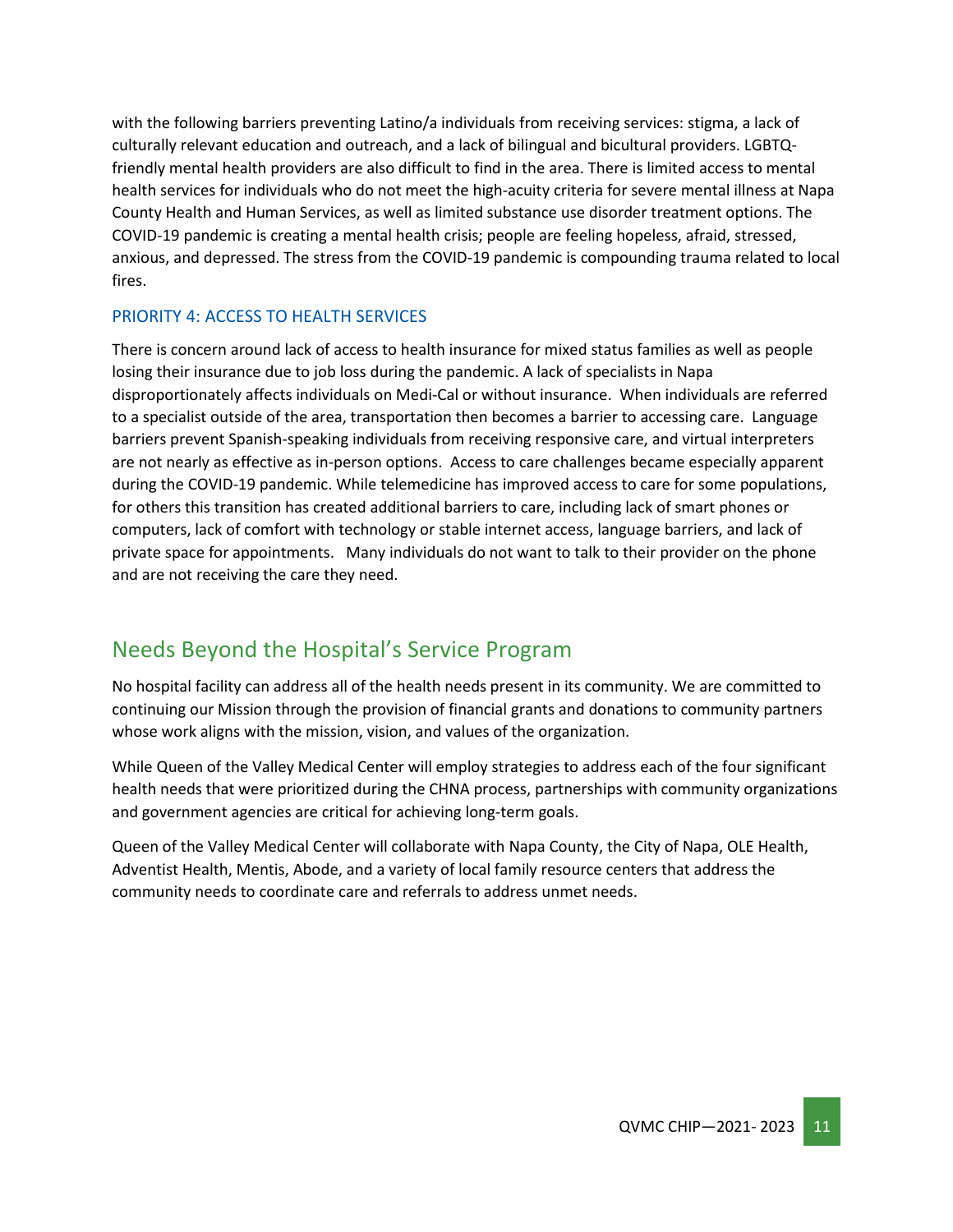# <span id="page-11-0"></span>COMMUNITY HEALTH IMPROVEMENT PLAN

## <span id="page-11-1"></span>Summary of Community Health Improvement Planning Process

The 2021-2023 Community Health Improvement Plan (CHIP) process was impacted by the SARS-CoV-2 virus and COVID-19, which has impacted all of our communities. While we have focused on crisis response, it has required a significant re-direction of resources and reduced community engagement in the CHIP process.

This CHIP is currently designed to address the needs identified and prioritized through the 2020 CHNA, though COVID-19 will have substantial impacts on our community needs. These impacts are likely to exacerbate some of the needs identified, and cause others to rise in level of priority. While this is a dynamic situation, we recognize the greatest needs of our community will change in the coming months, and it is important that we adapt our efforts to respond accordingly. We are committed to supporting, strengthening, and serving our community in ways that align with our Mission, engage our expertise, and leverage our Community Benefit dollars in the most impactful ways.

Queen of the Valley Medical Center's CHIP involves a comprehensive approach led by the Community Health Investment Program Manager and Senior Program Coordinator. This process includes both internal and external stakeholders and subject matter experts. Coordinating within the organization and in our community is critical in leveraging the will and the resources required to improve community health. As part of the comprehensive approach, existing initiatives of Queen of the Valley's community benefit investments are reviewed to ensure alignment with 2020 CHNA priorities. The board appointed Community Benefit Committee is engaged throughout the process, beginning with the development and approval of the CHNA, followed by CHIP development, review and feedback, then final CHIP review and approval.

Queen of the Valley Medical Center anticipates that implementation strategies may change and therefore, a flexible approach is best suited for the development of its response to the CHNA. For example, certain community health needs may become more pronounced and require changes to the initiatives identified by Queen of the Valley Medical Center in the enclosed CHIP.

## <span id="page-11-2"></span>Addressing the Needs of the Community: 2021- 2023 Key Community Benefit Initiatives and Evaluation Plan

#### COMMUNITY NEED ADDRESSED #1: HEALTH EQUITY – RACIAL & LGBTQ

#### *Population Served*

Populations of focus include Black, Brown, Indigenous, and People of Color (BBIPOC), particularly the Latino/a community, and LGBTQ+ individuals throughout Napa County.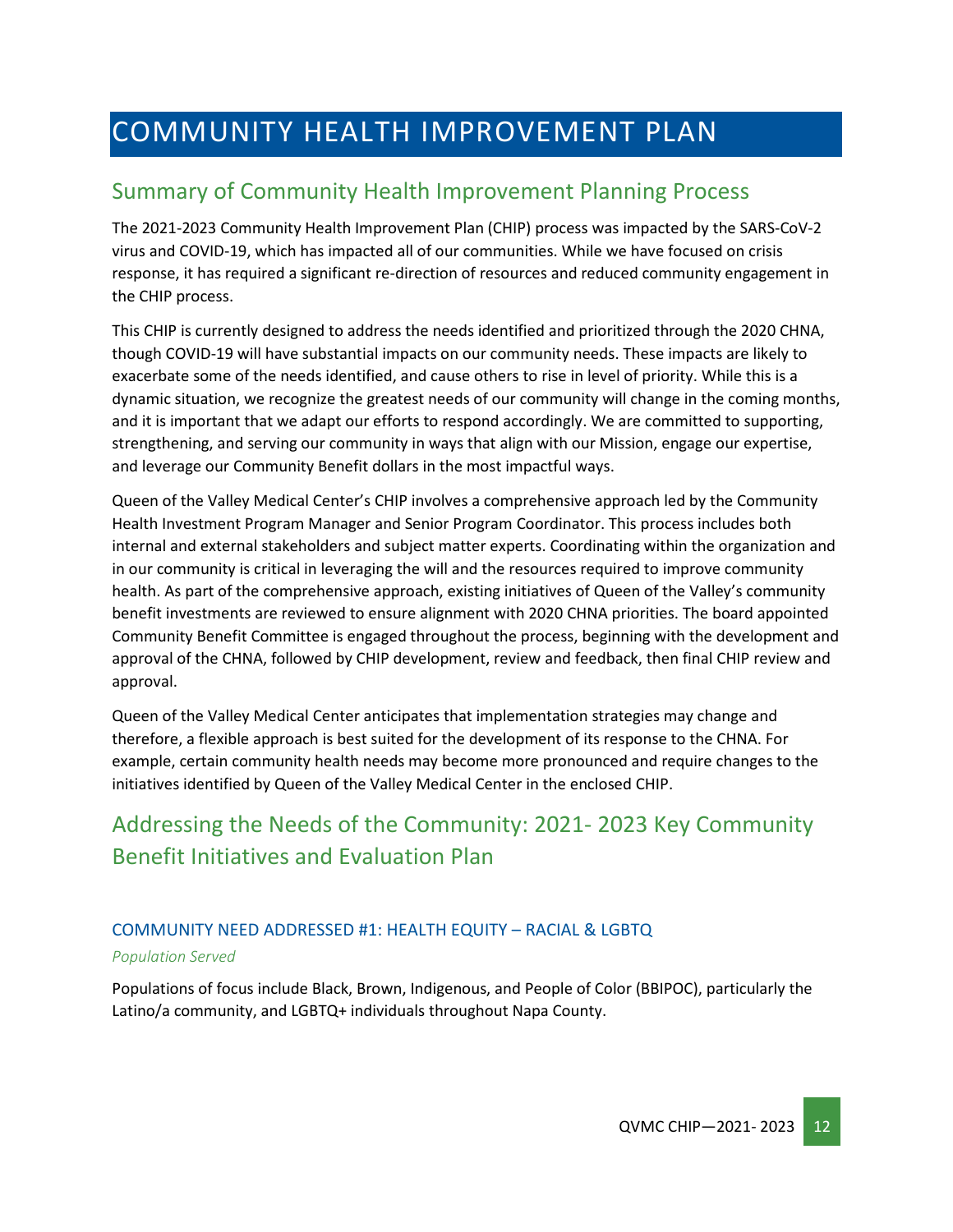#### *Long-Term Goal(s)*

To eliminate social inequities and forms of oppression in our communities, ensuring all people have the opportunities and access to living their fullest, healthiest lives.

| <b>Strategy</b>                                                                                                                                               | Population<br><b>Served</b>                                                                                            | <b>Strategy Measure</b>                                                                                                                                             | <b>Baseline</b>                                                  | 2023 Target                                                                              |
|---------------------------------------------------------------------------------------------------------------------------------------------------------------|------------------------------------------------------------------------------------------------------------------------|---------------------------------------------------------------------------------------------------------------------------------------------------------------------|------------------------------------------------------------------|------------------------------------------------------------------------------------------|
| 1. Partner with<br>FQHC/OLE Health<br>to ensure timely<br>and adequate<br>follow-up care for<br>vulnerable<br>patients                                        | Individuals with<br>low-income or<br>experiencing<br>vulnerabilities,<br>with special<br>focus on Latino/a<br>patients | # of AED visits for acute<br>upper respiratory<br>infection among Latino/a<br>patients<br># of AED visits for urinary<br>tract infection among<br>Latino/a patients | $2020 = 94$<br>$2020 = 81$                                       | 10% reduction;<br>84 instances per<br>year<br>10% reduction;<br>73 instances per<br>year |
| 2. Improve<br>infrastructure to<br>serve LGBTQ+<br>patients and<br>address                                                                                    | LGBTQ+<br>individuals                                                                                                  | # and % of providers<br>trained on LGBTQ+<br>affirming care and<br>health-related needs<br># and % of LGBTQ+                                                        | N/A<br>N/A                                                       | <b>TBD</b><br><b>TBD</b>                                                                 |
| disparities<br>through provider<br>training and<br>adequate data<br>collection                                                                                |                                                                                                                        | individuals served<br># and % of individuals<br>answering SO/GI<br>screening questions                                                                              | N/A                                                              | <b>TBD</b>                                                                               |
| 3. Continue to<br>provide<br>community health<br>and educational<br>classes, including<br><b>Parent University</b><br>classes to increase<br>knowledge around | Low-income<br>and/or Spanish-<br>speaking<br>individuals and<br>families                                               | % of class participants<br>that report learning<br>something new<br>% of class participants<br>that will do something<br>different as a result of                   | 2019/20<br>School<br>year: 95%<br>2019/20<br>School<br>year: 93% | Maintain<br>95%                                                                          |
| the health and<br>education systems                                                                                                                           |                                                                                                                        | what they learned                                                                                                                                                   |                                                                  |                                                                                          |
| 4. Partner with<br>FQHCs, other<br>providers and<br>CBOs for COVID-<br>19 outreach,<br>education,                                                             | Latino/a and/or<br>Spanish-speaking<br>individuals and<br>families                                                     | % of Latino/a Covid-19<br>cases<br>% of Latino/a Covid-19<br>hospitalizations                                                                                       | $5/2021 =$<br>48.8%<br>$5/2021 =$<br>44%                         | 40%<br>35%                                                                               |
| testing,<br>vaccination,<br>mitigation of                                                                                                                     |                                                                                                                        |                                                                                                                                                                     |                                                                  |                                                                                          |

*Table 2. Strategies and Strategy Measures for Addressing Health Equity*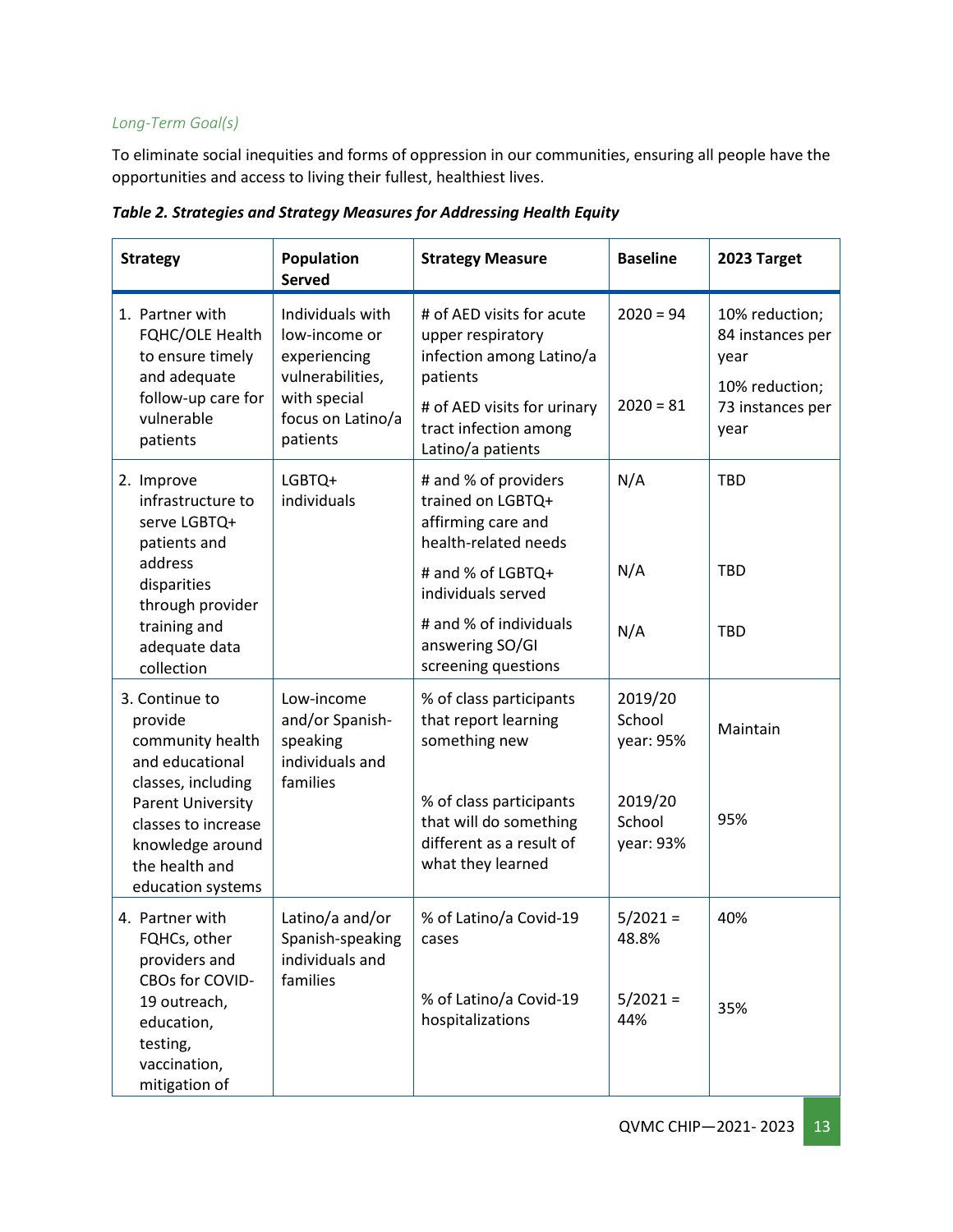| spread, and   |  |  |
|---------------|--|--|
| mitigation of |  |  |
| impacts on    |  |  |
| Latino/a      |  |  |
| communities   |  |  |
|               |  |  |

#### *Evidence Based Sources*

- [Listening to the Voices of Californians -](https://www.chcf.org/collection/listening-californians/) California Health Care Foundation
- Health Equity | IHI [Institute for Healthcare Improvement](http://www.ihi.org/Topics/Health-Equity/Pages/default.aspx)
- [Health Equity | CDC](https://www.cdc.gov/chronicdisease/healthequity/index.htm)

#### *Resource Commitment*

Queen of the Valley Medical Center will commit staff time from its Community Health Investment department, provide grants to local partners, and help leverage resources from the Providence Population Health Division's Health Equity Initiative to support efforts that directly address health disparities. In partnership with the Providence Government and Public Affairs Division, local CHI leaders will advocate for policies that address social and economic disparities.

#### *Key Community Partners*

Queen of the Valley Medical Center values cross-sector collaboration and believes that non-profit organizations and local government organizations must work together to solve community-level problems. We plan to partner with the following organizations to address this need:

- OLE Health
- On The Move LGBTQ Connection
- UpValley Family Centers
- Napa County Public Health
- Napa County Housing and Homeless Programs
- Providence Medical Group
- Community Organizations Active in Disaster
- Napa Valley Farmworker Foundation

#### COMMUNITY NEED ADDRESSED #2: HOUSING & HOMELESSNESS

#### *Population Served*

Populations of focus are older adults – especially those living on a fixed income – Latino/a, and undocumented individuals and families.

#### *Long-Term Goal(s)*

A sufficient supply of safe, affordable housing units to ensure that all people in the community have access to a healthy place to live that meets their needs.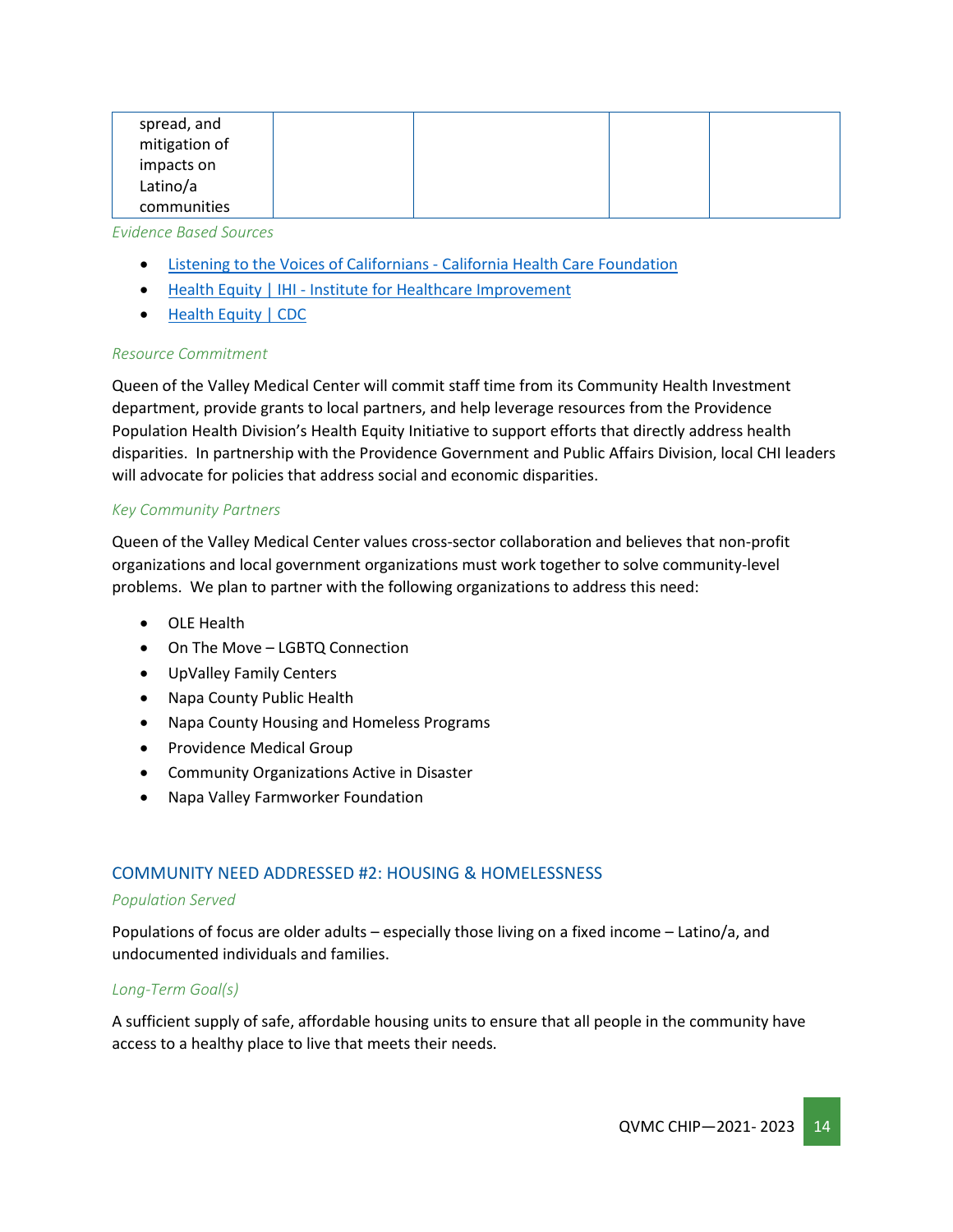| <b>Strategy</b>                                                                                                                                    | <b>Population Served</b>                                                                                                                              | <b>Strategy Measure</b>                                                                                                                              | <b>Baseline</b>                            | 2023<br><b>Target</b>              |
|----------------------------------------------------------------------------------------------------------------------------------------------------|-------------------------------------------------------------------------------------------------------------------------------------------------------|------------------------------------------------------------------------------------------------------------------------------------------------------|--------------------------------------------|------------------------------------|
| 1. Support the<br>development of<br>affordable housing<br>stock, including<br>innovative models of<br>permanent<br>supportive housing              | Chronically<br>homeless and very-<br>low-income<br>individuals and<br>families; seniors and<br>individuals on a<br>fixed-income                       | # of units<br>supported through<br>financial<br>contributions<br># of units<br>supported through<br>local advocacy or<br>partnerships                | $2020 = 0$<br>$2020 = 104$                 | 140<br>140                         |
| 2. Leverage resources<br>through partnerships<br>to expand supportive<br>services for those<br>unstably housed and<br>experiencing<br>homelessness | Individuals<br>experiencing or at<br>risk of experiencing<br>homelessness,<br>including older<br>adults, Latino/a, and<br>undocumented<br>individuals | # of individuals<br>housed<br># of households<br>provided diversion<br>payments to<br>prevent<br>homelessness<br># of diversion<br>payments provided | $2020 = N/A$<br>$2020 = 21$<br>$2020 = 69$ | <b>TBD</b><br>Maintain<br>Maintain |
| 3. Invest in respite<br>shelter services<br>supported with<br>complex care<br>management                                                           | <b>Individuals</b><br>experiencing<br>homelessness who<br>are being<br>discharged from<br>local hospitals and<br>need respite<br>services             | % of individuals<br>who are<br>permanently<br>housed                                                                                                 | $2020 = 33%$                               | 50%                                |

*Table 3. Strategies and Strategy Measures for Addressing Housing & Homelessness*

#### *Evidence Based Sources*

Queen of the Valley Medical Center believes in working upstream to prevent homelessness as well as responding to the immediate needs of individuals and families experiencing housing instability or homelessness, This CHIP includes both prevention and intervention strategies and draws from the following sources:

- [Housing is Health | Providence](https://www.providence.org/lp/housing-is-health)
- [National Institute for Medical Respite Care \(nimrc.org\)](https://nimrc.org/)
- [National Health Care for the Homeless Council](https://nhchc.org/)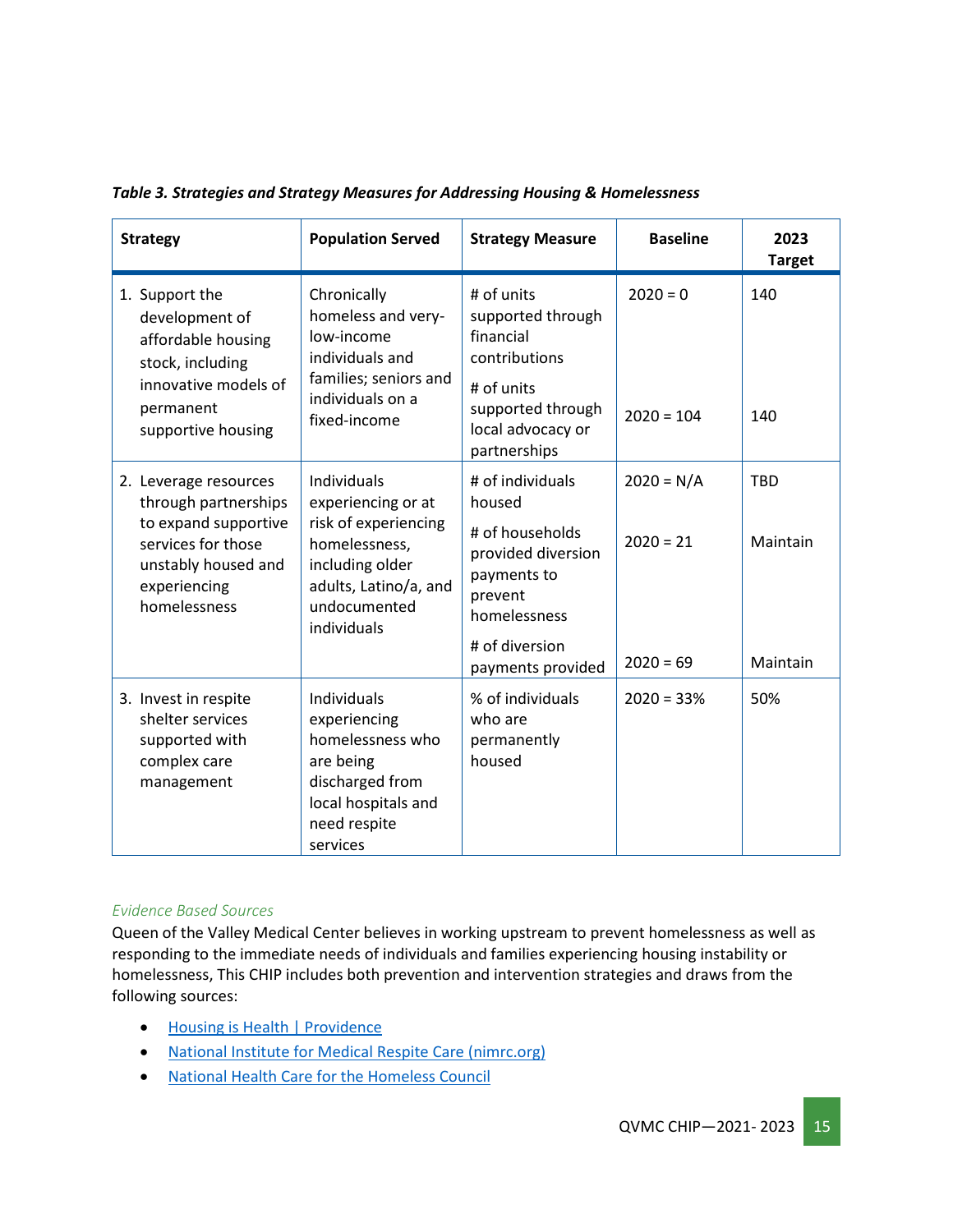- [Reduce poverty by improving housing stability | Urban Institute](https://www.urban.org/urban-wire/reduce-poverty-improving-housing-stability)
- [Housing Instability | Healthy People 2020](https://www.healthypeople.gov/2020/topics-objectives/topic/social-determinants-health/interventions-resources/housing-instability)

#### *Resource Commitment*

Queen of the Valley Medical Center will commit staff time from its Community Health Investment department as well as grants and restricted funding. Approximately \$4,500,000 in Care for the Poor reserve funds are earmarked for reducing housing instability and homelessness in Napa County between 2021 and 2025. Financial support is provided to Nightingale House annually for continuation of respite shelter care. Grant funds through the Housing Opportunities for Persons With AIDS (HOPWA) program will continue to assist with preventing a subset of unstably housed individuals from experiencing homelessness.

Providence Supportive Housing Division and Real Estate and Strategic Operations Division are available to assist with decisions around investments in and support for additional housing units. Additionally, and in partnership with the Providence Government and Public Affairs division, local CHI leaders will support policies that prevent homelessness and increase access to affordable housing.

#### *Key Community Partners*

Queen of the Valley Medical Center values cross-sector collaboration and believes that non-profit organizations and local government organizations must work together to solve community-level problems. We plan to partner with the following organizations to address this need:

- Abode Housing Services
- Burbank Housing
- Housing Authority of the City of Napa
- Napa County Housing and Homeless Programs
- Gasser Foundation
- Napa Valley Community Housing

## COMMUNITY NEED ADDRESSED #3: MENTAL HEALTH & SUBSTANCE USE SERVICES

#### *Population Served*

The below strategies are designed to impact all of Napa County, with a special focus on school-aged children, older adults, Latino/a, undocumented, and LGBTQ+ individuals.

#### *Long-Term Goal(s)*

To ensure equitable access to high-quality, culturally responsive, and linguistically appropriate mental health and substance use services, especially for populations with low incomes.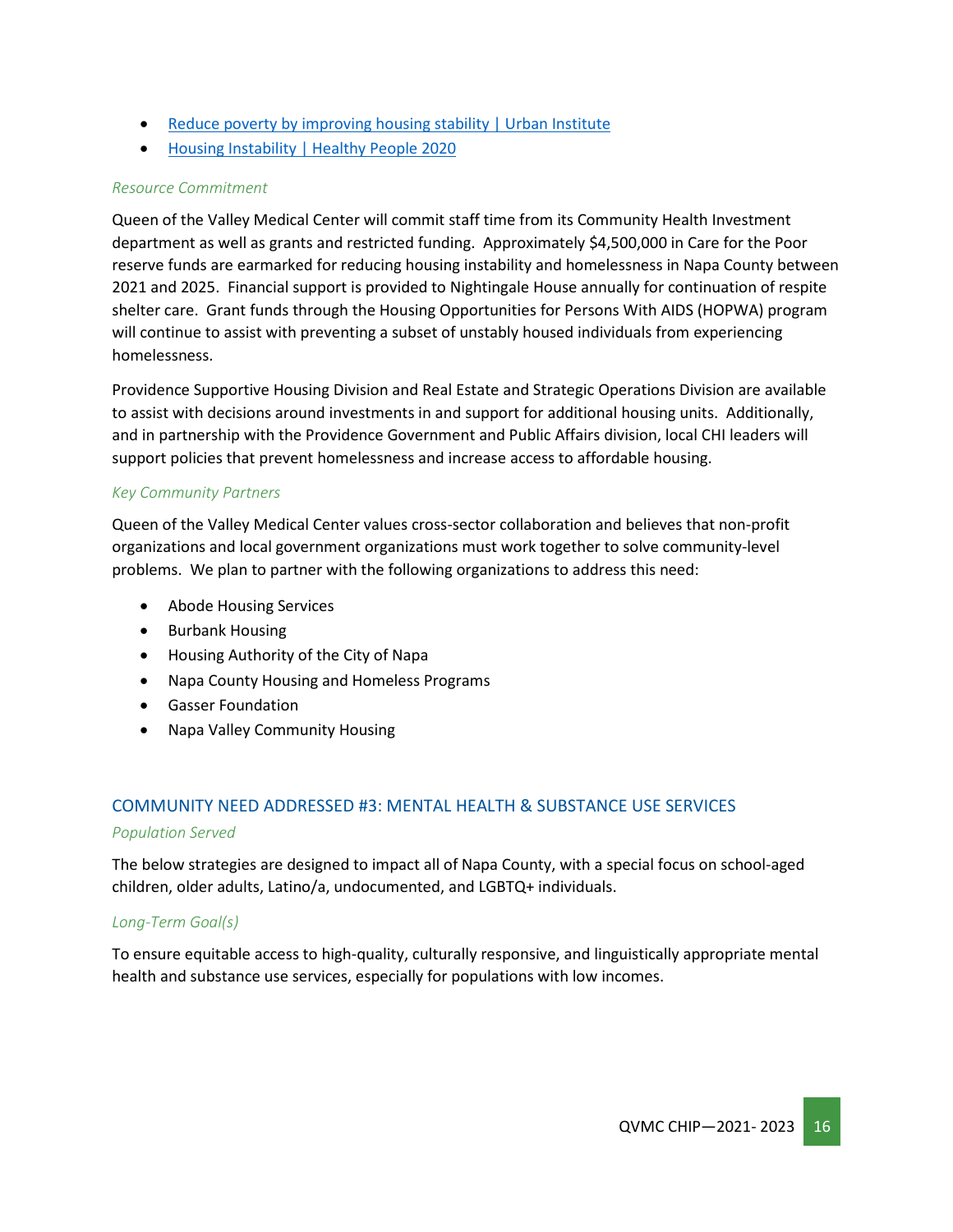| <b>Strategy</b>                                                                     | <b>Population Served</b>                                     | <b>Strategy Measure</b>                                                                                            | <b>Baseline</b> | 2023<br><b>Target</b> |
|-------------------------------------------------------------------------------------|--------------------------------------------------------------|--------------------------------------------------------------------------------------------------------------------|-----------------|-----------------------|
| 1. Increase local<br>capacity to provide                                            | All of Napa County,<br>especially youth                      | # served through CARE<br>Network/Mentis                                                                            | $2020 = 106$    | 10%<br>increase       |
| culturally<br>appropriate mental                                                    | and older adults,<br>and Spanish-<br>speaking                | # served through<br><b>Perinatal MH</b>                                                                            | $2020 = 195$    |                       |
| health services<br>when needed                                                      | individuals                                                  | # therapy sessions<br>provided through<br><b>Healthy Minds Healthy</b><br>Aging                                    | $2020 = 645$    |                       |
|                                                                                     |                                                              | # served through<br><b>Cancer Wellness</b><br>program                                                              | $2020 = 30$     |                       |
|                                                                                     |                                                              | # served through<br>Partnership HealthPlan                                                                         | $2020 = 1,717$  |                       |
|                                                                                     |                                                              | # served through Napa<br><b>County Mental Health</b>                                                               | $2020 = 2,262$  |                       |
| 2. Increase local<br>capacity to provide                                            | All of Napa County,<br>especially youth                      | ED/BHPP: #<br>referred/admitted                                                                                    | N/A             | <b>TBD</b>            |
| appropriate level of<br>SUD services when                                           | and older adults,<br>and Spanish-<br>speaking<br>individuals | Perinatal services: #<br>individuals served                                                                        | $2020 = 0$      | 10                    |
| needed                                                                              |                                                              | Center Point: #<br>admitted to Residential<br>Services                                                             | $2020 = 76$     | 85                    |
| 3. Enhance the<br>capacity of our<br>community for<br>prevention,<br>education, and | Teens and preteens                                           | H4L: % of students with<br>increased<br>understanding of<br>mindfulness and<br>physical health                     | N/A             | <b>TBD</b>            |
| intervention of<br>behavioral health<br>treatment to youth                          |                                                              | Mentis: % of involved<br>teens and school staff<br>that report improved<br>knowledge of mental<br>health resources | $2020 = 74%$    | 80%                   |
|                                                                                     |                                                              | % of youth who<br>complete treatment<br>and show a reduction                                                       |                 |                       |
|                                                                                     |                                                              | in their level of anxiety<br>and depression                                                                        | N/A             | 80%                   |

*Table 4. Strategies and Strategy Measures for Addressing Mental Health and Substance Use Services*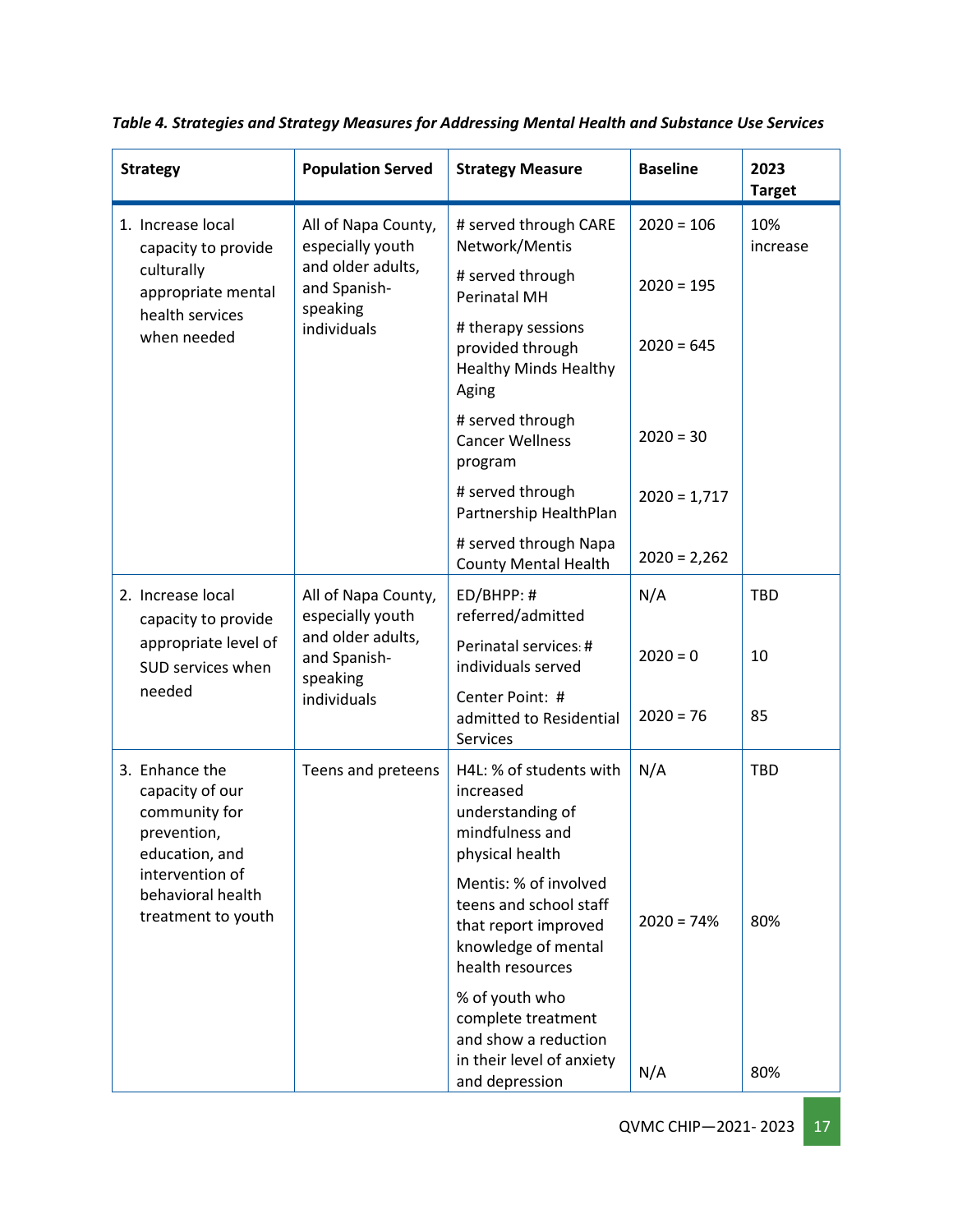| 4. Support 24-hour<br>crisis response and<br>crisis stabilization<br>services to ensure<br>immediate mental<br>health needs are<br>met        | Napa County<br>residents | <b>Crisis Stabilization Unit:</b><br># of individuals served<br><b>County Mobile</b><br>Response Unit: # of<br>individuals served | $2020 = 135$<br>$2020 = N/A$ | Maintain<br>TBD                 |
|-----------------------------------------------------------------------------------------------------------------------------------------------|--------------------------|-----------------------------------------------------------------------------------------------------------------------------------|------------------------------|---------------------------------|
| 5. Provide Mental<br><b>Health First Aid</b><br>training throughout<br>the community to<br>better address<br>immediate mental<br>health needs | Napa county<br>residents | Number of trainings<br>provided<br>% improved<br>understanding of<br>different mental health<br>needs                             | $2020 = 0$<br>N/A            | 9 trainings<br>per year<br>100% |

#### *Evidence Based Sources*

Queen of the Valley Medical Center believes in working upstream to prevent mental health and substance use concerns as well as responding to immediate needs for crisis interventions. This CHIP includes both primary prevention and crisis intervention strategies and draws from the following sources:

- SAMHSA [Substance Abuse and Mental Health Services Administration](https://www.samhsa.gov/)
- [Mental Health & Resilience Support for Teens and Adults \(work2bewell.org\)](https://work2bewell.org/)
- [Prevention Institute](https://www.preventioninstitute.org/)
- [Board of Behavioral Sciences \(BBS\)](https://www.bbs.ca.gov/)
- [NAMI: National Alliance on Mental Illness](https://www.nami.org/Home)

#### *Resource Commitment*

Queen of the Valley Medical Center will commit staff time across the CARE Network program, provide grants to local partners and facilitate funding from various health system sources. In partnership with the Providence Government and Public Affairs division, local CHI leaders will advocate for increased access to mental health and substance use care with focused community-based solutions.

#### *Key Community Partners*

Queen of the Valley Medical Center values cross-sector collaboration and believes that non-profit organizations and local government organizations must work together to solve community-level problems. We plan to collaborate with the following organizations to address this need:

- OLE Health
- Mentis
- Collabria
- Alternatives for Better Living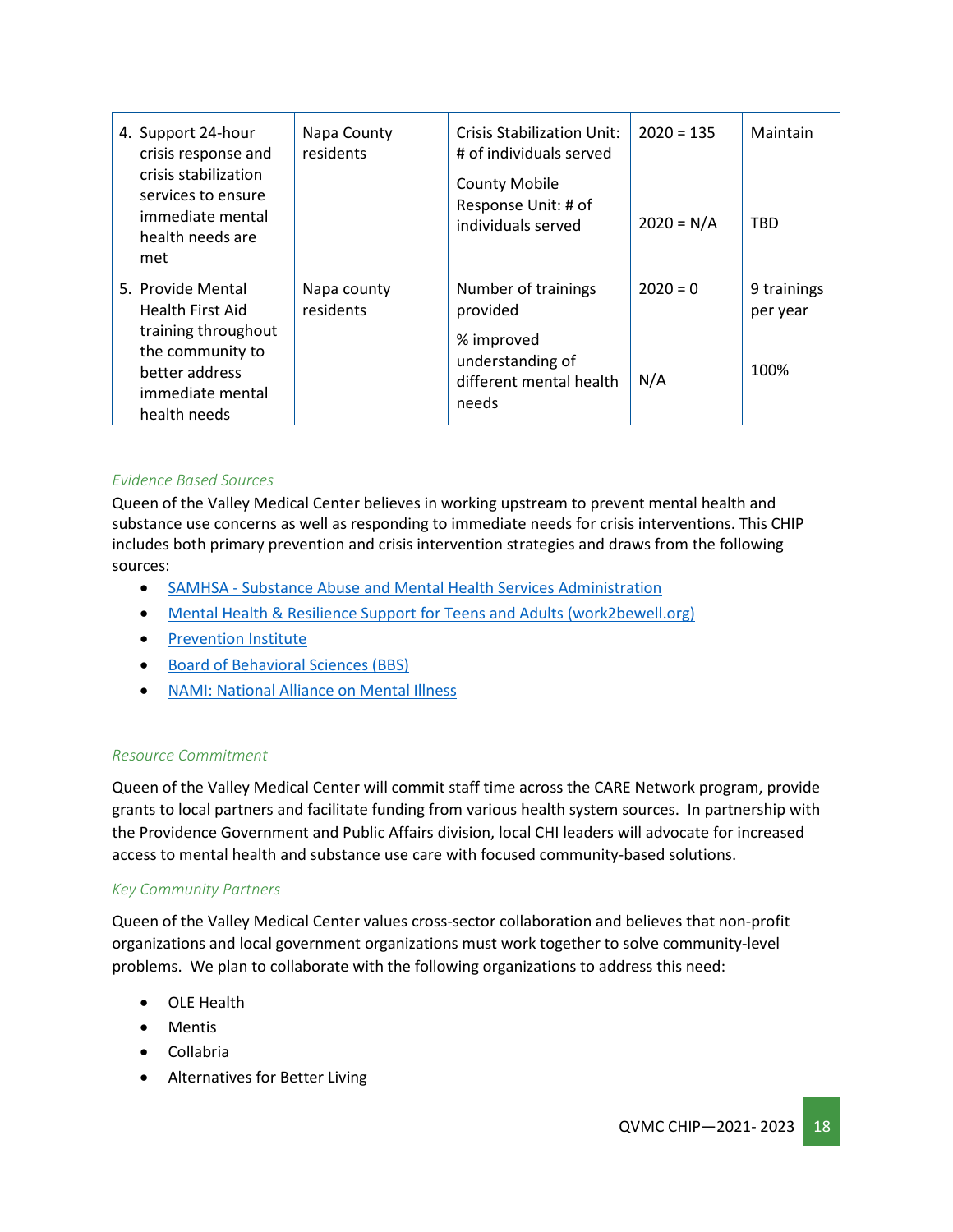- Center Point
- Aldea Children & Family Services
- Napa County Health & Human Services
- Providence Medical Group
- On The Move including Innovations
- COPE Family Services

#### COMMUNITY NEED ADDRESSED #4: ACCESS TO HEALTH SERVICES

#### *Population Served*

Populations of focus include people who are uninsured or those who have recently lost health insurance coverage, Latino/a, and undocumented individuals.

#### *Long-Term Goal(s)*

To improve access to health care and preventive resources for people with low incomes and those uninsured by deploying programs to assist with navigating the health care system, and to ease the way for people to access the appropriate level of care at the right time.

| <b>Strategy</b>                                                                                                            | <b>Population Served</b>                      | <b>Strategy Measure</b>                                                                 | <b>Baseline</b>                           | 2023                                             |
|----------------------------------------------------------------------------------------------------------------------------|-----------------------------------------------|-----------------------------------------------------------------------------------------|-------------------------------------------|--------------------------------------------------|
| 1. Partner with<br>FQHC/OLE Health<br>to ensure timely<br>and adequate<br>follow-up care for<br>vulnerable<br>patients     | Low income and/or<br>medically<br>vulnerable  | TBD in partnership<br>with OLE Health                                                   | N/A                                       | <b>TBD</b>                                       |
| 2. Ensure residents<br>are enrolled in<br>health coverage<br>through referrals<br>to Community<br><b>Health Initiative</b> | Uninsured and<br>under-insured<br>individuals | # of referrals to CHI<br># enrolled in<br>coverage from<br>referrals<br># new enrollees | N/A<br>N/A<br>$2020 = 700$<br>individuals | <b>TBD</b><br><b>TBD</b><br>2,550<br>individuals |
|                                                                                                                            |                                               | % of enrollees<br>retaining coverage<br>(Retention rate)                                | $2020 = 80%$                              | 85%                                              |

#### *Table 5. Strategies and Strategy Measures for Addressing Access to Health Services*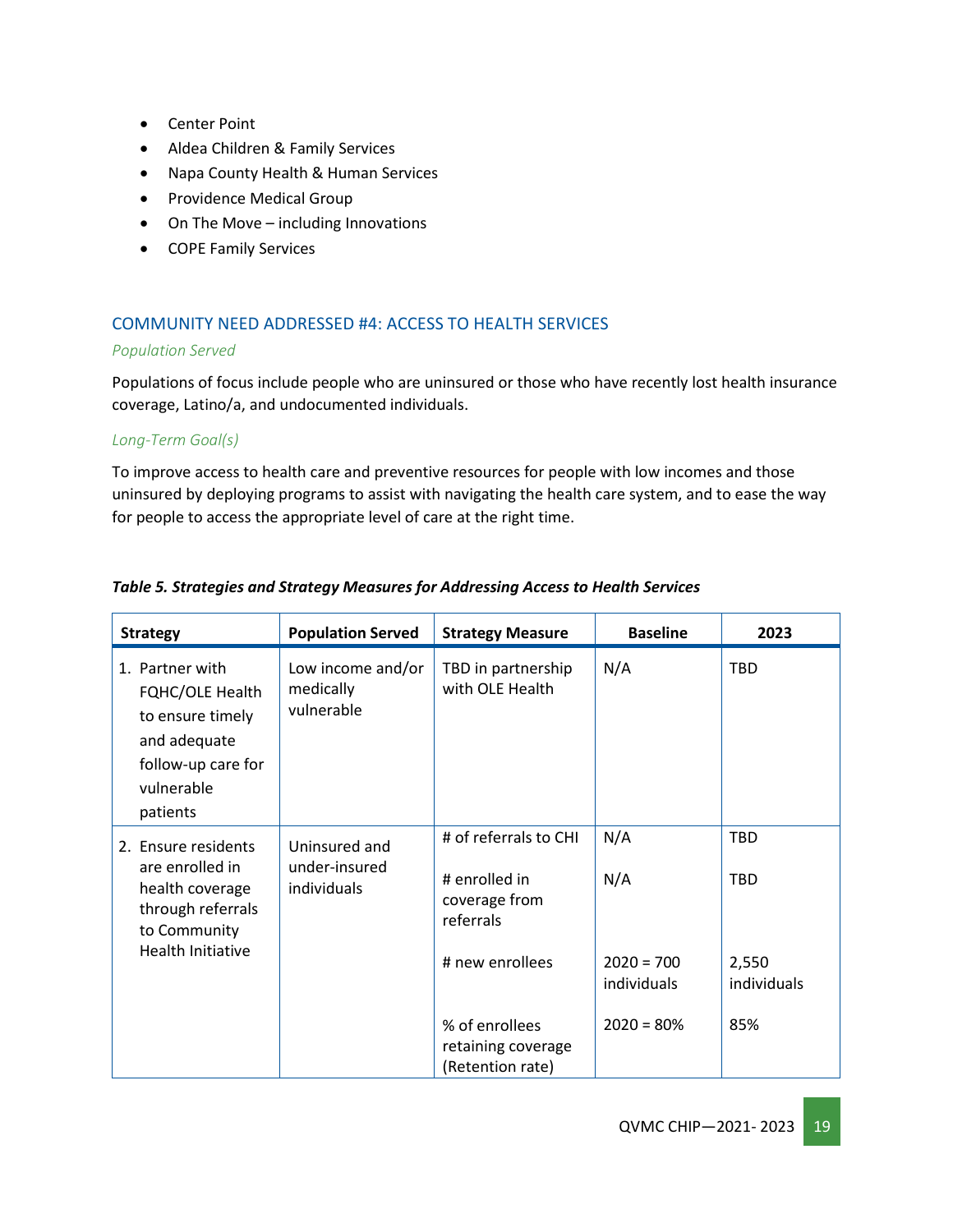|                                                                                                                                                   |                                                                                          | % of enrollees<br>utilizing coverage<br>(Utilization rate)                                                | $2020 = 85%$                  | 90%                                   |
|---------------------------------------------------------------------------------------------------------------------------------------------------|------------------------------------------------------------------------------------------|-----------------------------------------------------------------------------------------------------------|-------------------------------|---------------------------------------|
| 3. Ensure that all<br>Community<br>Outreach<br>clients/patients                                                                                   | Low-income and/or<br>vulnerable<br>individuals                                           | % of clients/patients<br>that have seen their<br>medical provider in<br>the past year                     | N/A                           | 90%                                   |
| have seen their<br>medical provider<br>at least once in<br>the past year                                                                          |                                                                                          | (CARE Network<br>clients; Perinatal<br>clients; Dental<br>patients; Parent<br>University<br>participants) |                               |                                       |
| 4. Increase access to<br>specialty care,<br>diagnostic<br>screening, and                                                                          | Low-income (up to<br>200% of FPL)<br>and/or uninsured<br>Napa County                     | # of individuals<br>served each year<br>through Operation<br>Access                                       | $2020 = 65$                   | 70                                    |
| procedures<br>through<br>"Operation<br>Access"                                                                                                    | residents                                                                                | # of services<br>provided each year<br>through Operation<br>Access                                        | $2020 = 111$                  | 120                                   |
| 5. Provide early oral<br>health screening,<br>prevention,<br>treatment and<br>education to low-                                                   | Low-income,<br>uninsured and<br>under-insured<br>individuals age 6<br>months to 26 years | % of patients<br>returning within 6<br>months to 1 year                                                   | $2020 = 79%$                  | 90%                                   |
| income children;<br>complete dental<br>care delivery,<br>including check-<br>up, treatment, and<br>oral health<br>education for<br>patient/parent |                                                                                          | Number of children<br>from families with<br>low incomes<br>provided early oral<br>health screening        | 2020-21 school<br>$year = 35$ | 400 each<br>school year by<br>2022-23 |

#### *Evidence Based Sources*

- **[Prevention Institute](https://www.preventioninstitute.org/)**
- Health People 2020 [Access to Health Services](https://www.healthypeople.gov/2020/tools-resources/Evidence-Based-Resources?f%5B%5D=field_ebr_topic_area%3A3495&ci=0&se=0&pop=)
- Health Equity | IHI [Institute for Healthcare Improvement](http://www.ihi.org/Topics/Health-Equity/Pages/default.aspx)
- [Health Equity | CDC](https://www.cdc.gov/chronicdisease/healthequity/index.htm)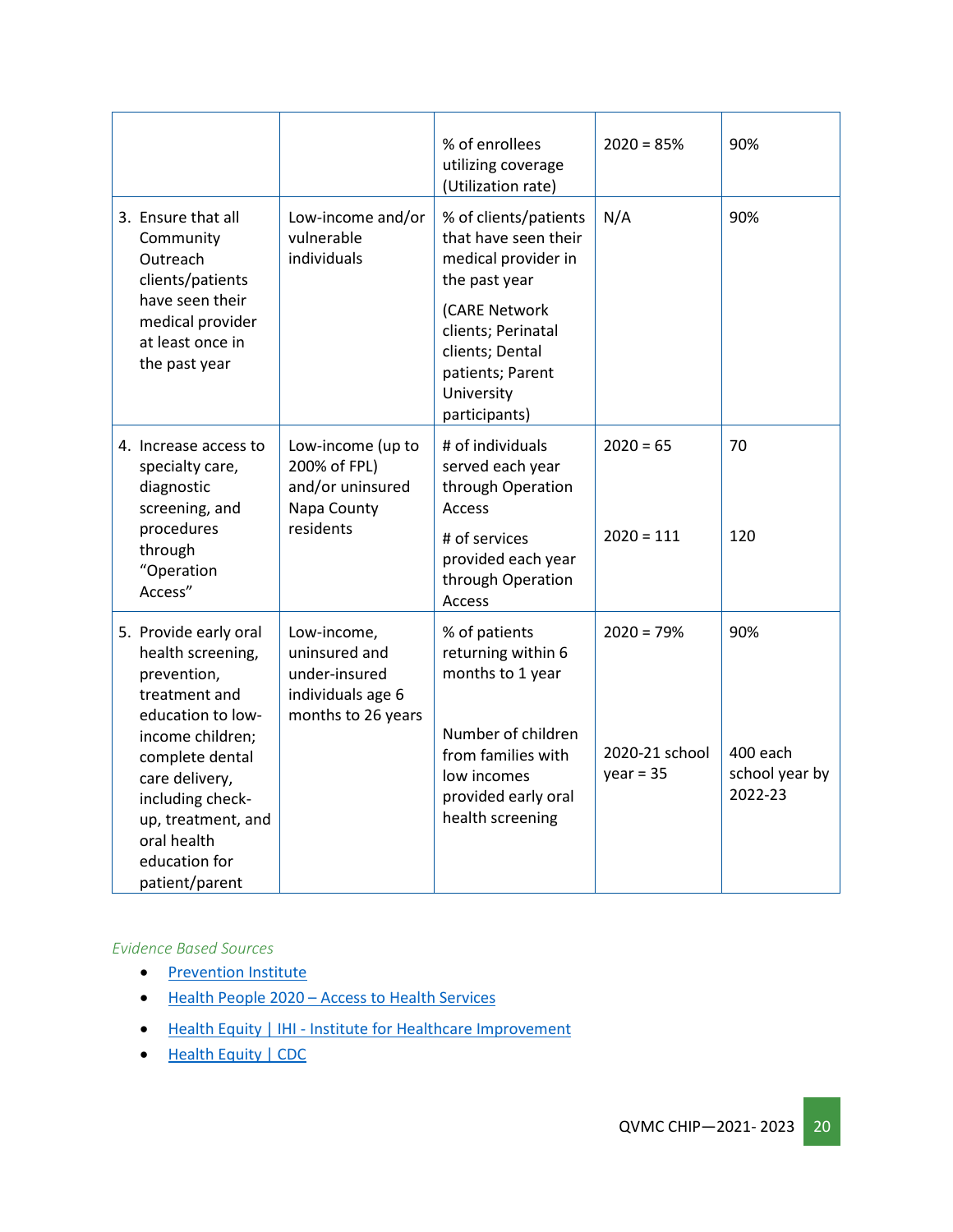#### *Resource Commitment*

Queen of the Valley Medical Center will commit staff time from its Community Health Investment department as well as grants and restricted funding from its Care for the Poor account. The CARE Network program will continue to provide complex care management and medical care coordination for some of the most vulnerable individuals in our community.

#### *Key Community Partners*

Queen of the Valley Medical Center values cross-sector collaboration and believes that non-profit organizations and local government organizations must work together to solve community-level problems. We plan to partner with the following organizations to address this need:

- OLE Health
- Napa County Health & Human Services
- Providence Medical Group
- Community Health Initiative
- Operation Access
- Partnership HealthPlan of CA
- Collabria
- Share the Care

## <span id="page-20-0"></span>Other Community Benefit Programs and Evaluation Plan

#### *Table 6. Other Community Benefit Programs in Response to Community Needs*

| <b>Initiative (Community</b><br><b>Need Addressed)</b> | <b>Program Name</b> | <b>Description</b>                                                                                                                                                                                                                                                                                                                              | <b>Population Served</b><br>(Low Income,<br><b>Vulnerable or Broader</b><br>Community) |
|--------------------------------------------------------|---------------------|-------------------------------------------------------------------------------------------------------------------------------------------------------------------------------------------------------------------------------------------------------------------------------------------------------------------------------------------------|----------------------------------------------------------------------------------------|
| <b>Complex Care</b><br>1.<br>Management                | <b>CARE Network</b> | This program is integral<br>to addressing all 4<br>priority need areas. The<br><b>CARE Network provides</b><br>socio-economic and<br>medical care<br>coordination to low-<br>income, vulnerable<br>individuals with complex<br>needs serving<br>individuals along with<br>additional caregivers<br>and family members<br>through a continuum of | People with low<br>incomes or<br>experiencing<br>vulnerability                         |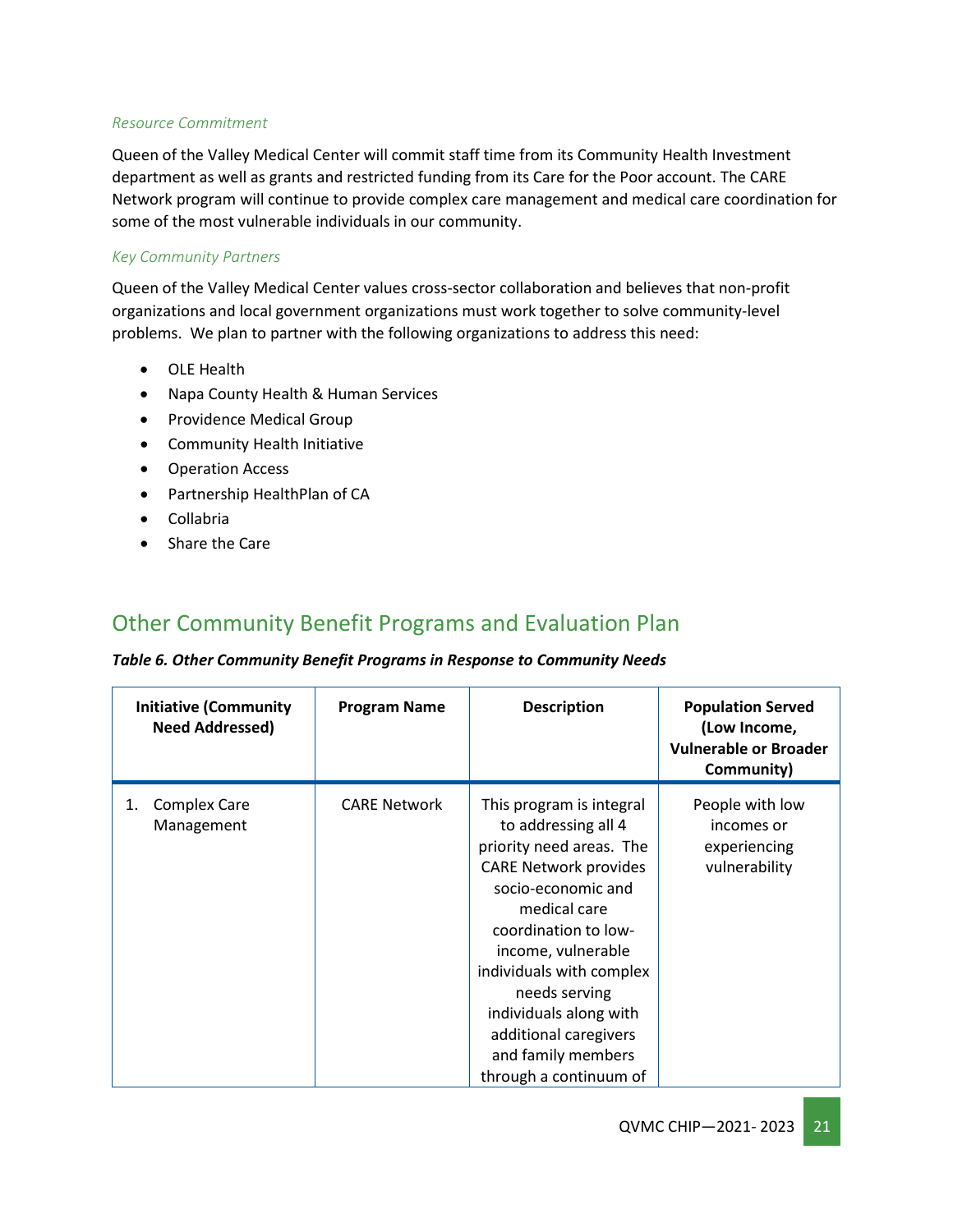|    |                                                                 |                                    | services and supports<br>linked to community-<br>based services, financial<br>assistance and medical<br>resources.                                                                                                                                                                                                           |                                                                                      |
|----|-----------------------------------------------------------------|------------------------------------|------------------------------------------------------------------------------------------------------------------------------------------------------------------------------------------------------------------------------------------------------------------------------------------------------------------------------|--------------------------------------------------------------------------------------|
| 2. | Health Equity and<br><b>Access to Health</b><br><b>Services</b> | Targeted outreach<br>and education | In partnership with CLC<br>and COAD, develop<br>unified messaging<br>around public health<br>matters and<br>disseminate through<br>partner organizations<br>and trusted messengers<br>throughout the county                                                                                                                  | People with low<br>incomes or<br>experiencing<br>vulnerability, broader<br>community |
| 3. | Health Equity and<br><b>Mental Health</b>                       | Healthy for Life                   | A school-based wellness<br>program at Title 1<br>schools designed to<br>emphasize lifelong<br>wellness and behavior<br>change among the<br>pediatric population.                                                                                                                                                             | People with low<br>incomes or<br>experiencing<br>vulnerability                       |
| 4. | <b>Health Equity</b>                                            | Napa Valley Parent<br>University   | In partnership with<br>Napa Valley Unified<br>School District and a<br>local nonprofit, On the<br>Move, Parent University<br>is a learning<br>environment for 1,300<br>parents annually to gain<br>critical parenting and<br>leadership skills to<br>support their child's<br>academic<br>success. Classes are<br>bilingual. | Low income                                                                           |
| 5. | <b>Access to Healthcare</b>                                     | <b>HIV Clinic</b>                  | Collaborative with OLE<br>Health to provide HIV<br>clinic services to people<br>who are uninsured and<br>have low incomes                                                                                                                                                                                                    | People experiencing<br>vulnerability                                                 |
| 6. | <b>Access to Healthcare</b>                                     | Farmworker Health<br>Screening     | Collaborative effort with<br>OLE Health to screen<br>migrant farmworkers for<br>health concerns                                                                                                                                                                                                                              | People with low<br>incomes                                                           |